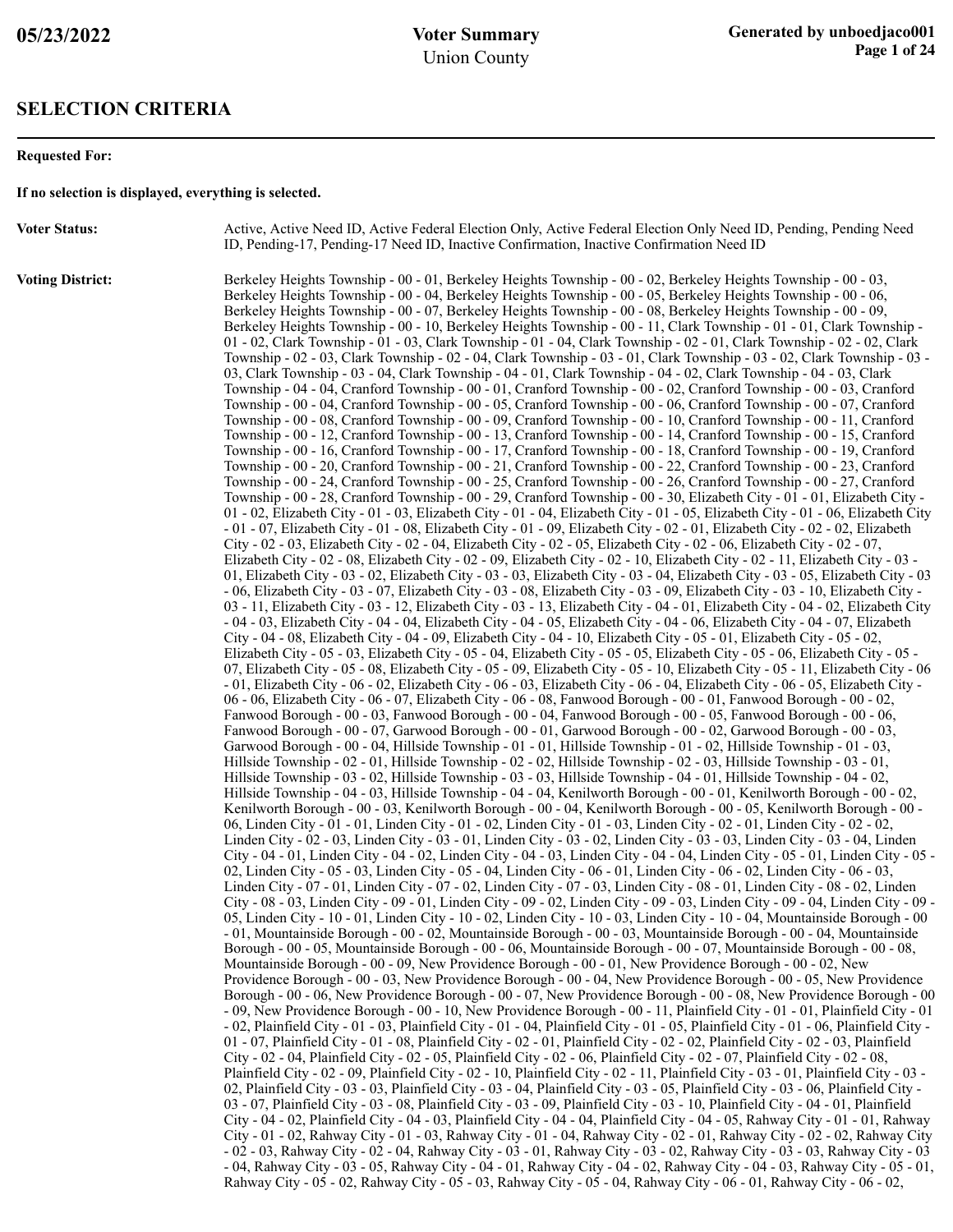Rahway City - 06 - 03, Rahway City - 06 - 04, Roselle Borough - 01 - 01, Roselle Borough - 01 - 02, Roselle Borough - 01 - 03, Roselle Borough - 01 - 04, Roselle Borough - 02 - 01, Roselle Borough - 02 - 02, Roselle Borough - 02 - 03, Roselle Borough - 02 - 04, Roselle Borough - 03 - 01, Roselle Borough - 03 - 02, Roselle Borough - 03 - 03, Roselle Borough - 03 - 04, Roselle Borough - 04 - 01, Roselle Borough - 04 - 02, Roselle Borough - 04 - 03, Roselle Borough - 05 - 01, Roselle Borough - 05 - 02, Roselle Borough - 05 - 03, Roselle Borough - 05 - 04, Roselle Park Borough - 01 - 01, Roselle Park Borough - 01 - 02, Roselle Park Borough - 02 - 01, Roselle Park Borough - 02 - 02, Roselle Park Borough - 03 - 01, Roselle Park Borough - 03 - 02, Roselle Park Borough - 04 - 01, Roselle Park Borough - 04 - 02, Roselle Park Borough - 05 - 01, Roselle Park Borough - 05 - 02, Scotch Plains Township - 00 - 01, Scotch Plains Township - 00 - 02, Scotch Plains Township - 00 - 03, Scotch Plains Township - 00 - 04, Scotch Plains Township - 00 - 05, Scotch Plains Township - 00 - 06, Scotch Plains Township - 00 - 07, Scotch Plains Township - 00 - 08, Scotch Plains Township - 00 - 09, Scotch Plains Township - 00 - 10, Scotch Plains Township - 00 - 11, Scotch Plains Township - 00 - 12, Scotch Plains Township - 00 - 13, Scotch Plains Township - 00 - 14, Scotch Plains Township - 00 - 15, Scotch Plains Township - 00 - 16, Scotch Plains Township - 00 - 17, Scotch Plains Township - 00 - 18, Scotch Plains Township - 00 - 19, Scotch Plains Township - 00 - 20, Scotch Plains Township - 00 - 21, Scotch Plains Township - 00 - 22, Scotch Plains Township - 00 - 23, Springfield Township - 00 - 01, Springfield Township - 00 - 02, Springfield Township - 00 - 03, Springfield Township - 00 - 04, Springfield Township - 00 - 05, Springfield Township - 00 - 06, Springfield Township - 00 - 07, Springfield Township - 00 - 08, Springfield Township - 00 - 09, Springfield Township - 00 - 10, Springfield Township - 00 - 11, Springfield Township - 00 - 12, Springfield Township - 00 - 13, Springfield Township - 00 - 14, Summit City - 01 - 01, Summit City - 01 - 02, Summit City - 01 - 03, Summit City - 01 - 04, Summit City - 01 - 05, Summit City - 01 - 06, Summit City - 01 - 07, Summit City - 01 - 08, Summit City - 01 - 09, Summit City - 01 - 10, Summit City - 01 - 11, Summit City - 01 - 12, Summit City - 02 - 01, Summit City - 02 - 02, Summit City - 02 - 03, Summit City - 02 - 04, Summit City - 02 - 05, Summit City - 02 - 06, Summit City - 02 - 07, Summit City - 02 - 08, Summit City - 02 - 09, Summit City - 02 - 10, Summit City - 02 - 11, Summit City - 02 - 12, Summit City - 02 - 13, Union Township - 00 - 01, Union Township - 00 - 02, Union Township - 00 - 03, Union Township - 00 - 04, Union Township - 00 - 05, Union Township - 00 - 06, Union Township - 00 - 07, Union Township - 00 - 08, Union Township - 00 - 09, Union Township - 00 - 10, Union Township - 00 - 11, Union Township - 00 - 12, Union Township - 00 - 13, Union Township - 00 - 14, Union Township - 00 - 15, Union Township - 00 - 16, Union Township - 00 - 17, Union Township - 00 - 18, Union Township - 00 - 19, Union Township - 00 - 20, Union Township - 00 - 21, Union Township - 00 - 22, Union Township - 00 - 23, Union Township - 00 - 24, Union Township - 00 - 25, Union Township - 00 - 26, Union Township - 00 - 27, Union Township - 00 - 28, Union Township - 00 - 29, Union Township - 00 - 30, Union Township - 00 - 31, Union Township - 00 - 32, Union Township - 00 - 33, Union Township - 00 - 34, Union Township - 00 - 35, Union Township - 00 - 36, Union Township - 00 - 37, Union Township - 00 - 38, Union Township - 00 - 39, Union Township - 00 - 40, Union Township - 00 - 41, Union Township - 00 - 42, Union Township - 00 - 43, Union Township - 00 - 44, Union Township - 00 - 45, Union Township - 00 - 46, Union Township - 00 - 47, Union Township - 00 - 48, Union Township - 00 - 49, Union Township - 00 - 50, Westfield Town - 01 - 01, Westfield Town - 01 - 02, Westfield Town - 01 - 03, Westfield Town - 01 - 04, Westfield Town - 01 - 05, Westfield Town - 01 - 06, Westfield Town - 01 - 07, Westfield Town - 02 - 01, Westfield Town - 02 - 02, Westfield Town - 02 - 03, Westfield Town - 02 - 04, Westfield Town - 02 - 05, Westfield Town - 02 - 06, Westfield Town - 03 - 01, Westfield Town - 03 - 02, Westfield Town - 03 - 03, Westfield Town - 03 - 04, Westfield Town - 03 - 05, Westfield Town - 03 - 06, Westfield Town - 03 - 07, Westfield Town - 04 - 01, Westfield Town - 04 - 02, Westfield Town - 04 - 03, Westfield Town - 04 - 04, Westfield Town - 04 - 05, Winfield Township - 00 - 01, Winfield Township - 00 - 02

**Sort Option:** Municipality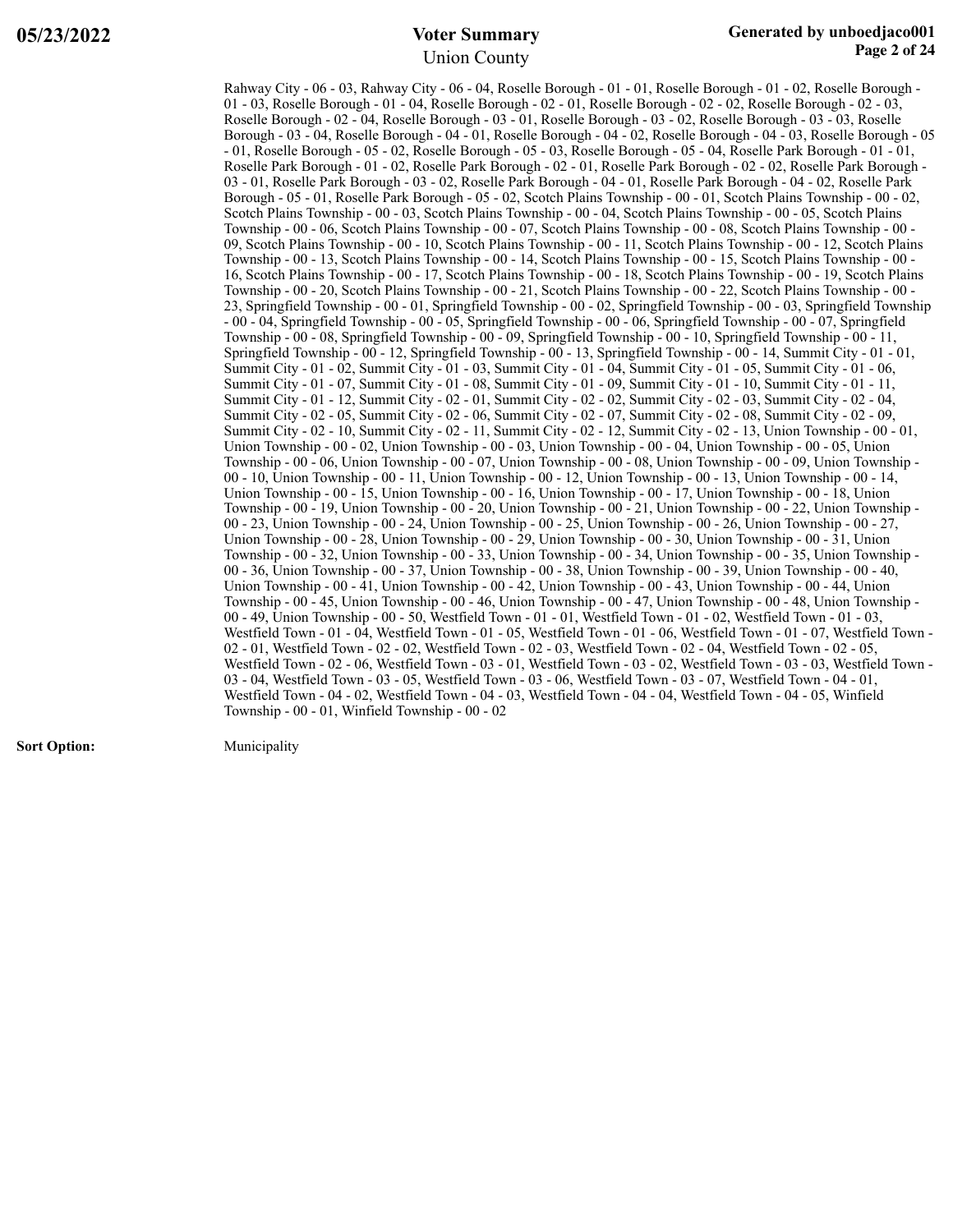| <b>Municipality</b>                         | <b>Ward</b> | <b>District</b> | <b>UNA</b> | <b>DEM</b> | <b>REP</b> | <b>CNV</b>     | <b>CON</b>     | <b>GRE</b>     | <b>LIB</b>              | <b>NAT</b>  | <b>RFP</b>  | <b>SSP</b>       | <b>Total</b> |
|---------------------------------------------|-------------|-----------------|------------|------------|------------|----------------|----------------|----------------|-------------------------|-------------|-------------|------------------|--------------|
| <b>Berkeley Heights</b><br><b>Township</b>  |             |                 |            |            |            |                |                |                |                         |             |             |                  |              |
| <b>Berkeley Heights</b><br>Township         | 00          | 01              | 431        | 384        | 356        | 1              | 1              | $\mathbf 1$    | $\mathbf 1$             | $\pmb{0}$   | 0           | $\boldsymbol{0}$ | 1175         |
| <b>Berkeley Heights</b><br>Township         | 00          | 02              | 391        | 291        | 388        | 1              | $\overline{2}$ | $\mathbf 0$    | 3                       | $\mathbf 0$ | 0           | 1                | 1077         |
| <b>Berkeley Heights</b><br>Township         | 00          | 03              | 324        | 252        | 292        | $\pmb{0}$      | 1              | $\mathbf{3}$   | $\mathbf{1}$            | 1           | $\mathbf 0$ | $\mathbf 0$      | 874          |
| <b>Berkeley Heights</b><br>Township         | 00          | 04              | 311        | 253        | 301        | 1              | $\pmb{0}$      | $\pmb{0}$      | 4                       | $\pmb{0}$   | $\pmb{0}$   | $\mathbf{1}$     | 871          |
| <b>Berkeley Heights</b><br>Township         | 00          | 05              | 332        | 260        | 261        | $\mathbf 0$    | 0              | $\mathbf 0$    | 1                       | $\mathbf 0$ | 0           | $\mathbf 0$      | 854          |
| <b>Berkeley Heights</b><br>Township         | 00          | 06              | 295        | 224        | 287        | $\overline{2}$ | $\pmb{0}$      | 1              | 4                       | $\pmb{0}$   | 0           | 1                | 814          |
| <b>Berkeley Heights</b><br>Township         | 00          | 07              | 396        | 376        | 427        | 1              | $\pmb{0}$      | $\pmb{0}$      | $\overline{2}$          | $\pmb{0}$   | 0           | $\overline{2}$   | 1204         |
| <b>Berkeley Heights</b><br>Township         | 00          | 08              | 526        | 495        | 377        | $\pmb{0}$      | 0              | $\overline{2}$ | $\overline{\mathbf{4}}$ | $\mathbf 0$ | $\mathbf 0$ | 1                | 1405         |
| <b>Berkeley Heights</b><br>Township         | 00          | 09              | 314        | 274        | 315        | 1              | $\mathbf 0$    | 0              | 3                       | $\mathbf 0$ | 0           | $\mathbf 0$      | 907          |
| <b>Berkeley Heights</b><br>Township         | 00          | 10              | 264        | 266        | 274        | 1              | 1              | 1              | 1                       | $\pmb{0}$   | 0           | $\boldsymbol{0}$ | 808          |
| <b>Berkeley Heights</b><br>Township         | 00          | 11              | 203        | 175        | 181        | 0              | $\mathbf 0$    | 0              | 0                       | $\pmb{0}$   | 1           | 1                | 561          |
| Ward 00 - Sub Total:                        |             |                 | 3787       | 3250       | 3459       | 8              | 5              | 8              | 24                      | 1           | 1           | $\overline{7}$   | 10550        |
| <b>Total for Berkeley Heights Township:</b> |             |                 | 3787       | 3250       | 3459       | 8              | 5              | 8              | 24                      | 1           | 1           | 7                | 10550        |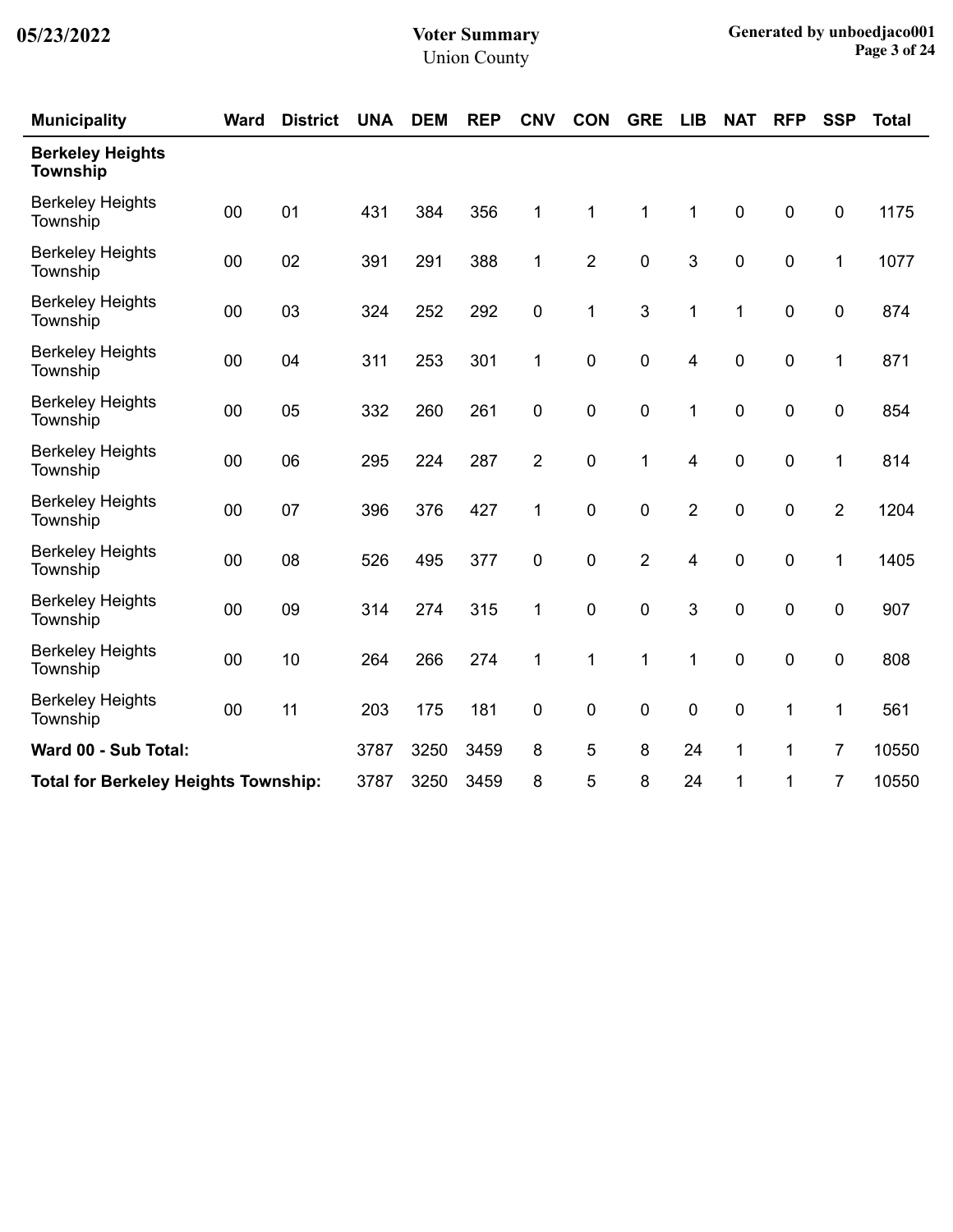| <b>Municipality</b>              | <b>Ward</b> | <b>District</b> | <b>UNA</b> | <b>DEM</b> | <b>REP</b> | <b>CNV</b>  | <b>CON</b> | <b>GRE</b>     | <b>LIB</b>     | <b>NAT</b>     | <b>RFP</b>  | <b>SSP</b>     | <b>Total</b> |
|----------------------------------|-------------|-----------------|------------|------------|------------|-------------|------------|----------------|----------------|----------------|-------------|----------------|--------------|
| <b>Clark Township</b>            |             |                 |            |            |            |             |            |                |                |                |             |                |              |
| <b>Clark Township</b>            | 01          | 01              | 354        | 206        | 305        | 1           | 0          | 0              | 3              | 0              | $\pmb{0}$   | 1              | 870          |
| <b>Clark Township</b>            | 01          | 02              | 357        | 253        | 310        | 5           | 0          | $\mathbf{1}$   | $\overline{2}$ | 0              | 0           | 0              | 928          |
| <b>Clark Township</b>            | 01          | 03              | 316        | 262        | 200        | 1           | 3          | 1              | $\overline{2}$ | 1              | $\mathbf 0$ | 1              | 787          |
| <b>Clark Township</b>            | 01          | 04              | 219        | 146        | 243        | $\mathbf 1$ | 0          | 0              | 1              | 0              | 0           | 0              | 610          |
| Ward 01 - Sub Total:             |             |                 | 1246       | 867        | 1058       | 8           | 3          | 2              | 8              | 1              | 0           | 2              | 3195         |
| <b>Clark Township</b>            | 02          | 01              | 316        | 236        | 209        | 1           | 3          | 0              | 4              | $\mathbf{1}$   | 0           | 1              | 771          |
| <b>Clark Township</b>            | 02          | 02              | 347        | 338        | 270        | 2           | 3          | 2              | $\mathbf{1}$   | 0              | 0           | 0              | 963          |
| <b>Clark Township</b>            | 02          | 03              | 278        | 235        | 166        | 2           | 3          | 1              | 3              | 0              | $\mathbf 0$ | 1              | 689          |
| <b>Clark Township</b>            | 02          | 04              | 317        | 146        | 245        | 0           | 0          | 1              | 1              | $\overline{2}$ | $\mathbf 0$ | 0              | 712          |
| Ward 02 - Sub Total:             |             |                 | 1258       | 955        | 890        | 5           | 9          | 4              | 9              | 3              | 0           | $\overline{2}$ | 3135         |
| <b>Clark Township</b>            | 03          | 01              | 222        | 214        | 228        | 0           | 0          | 0              | 3              | 0              | 0           | 0              | 667          |
| <b>Clark Township</b>            | 03          | 02              | 403        | 255        | 284        | 0           | 0          | 1              | 5              | $\mathbf 0$    | 0           | 0              | 948          |
| <b>Clark Township</b>            | 03          | 03              | 254        | 173        | 198        | 2           | 0          | 1              | 3              | 0              | 0           | 0              | 631          |
| <b>Clark Township</b>            | 03          | 04              | 350        | 220        | 290        | 3           | 1          | $\overline{2}$ | $\overline{2}$ | $\mathbf{1}$   | 0           | 1              | 870          |
| Ward 03 - Sub Total:             |             |                 | 1229       | 862        | 1000       | 5           | 1          | 4              | 13             | 1              | 0           | 1              | 3116         |
| <b>Clark Township</b>            | 04          | 01              | 257        | 166        | 210        | 2           | 0          | 0              | $\mathbf{1}$   | 0              | 0           | 0              | 636          |
| <b>Clark Township</b>            | 04          | 02              | 298        | 179        | 217        | 3           | 0          | 0              | 3              | 0              | 0           | 0              | 700          |
| <b>Clark Township</b>            | 04          | 03              | 253        | 184        | 189        | 3           | 1          | 0              | $\mathbf{1}$   | $\mathbf{1}$   | 0           | $\overline{2}$ | 634          |
| <b>Clark Township</b>            | 04          | 04              | 404        | 201        | 362        | 2           | 0          | 0              | $\overline{2}$ | 0              | 0           | 0              | 971          |
| Ward 04 - Sub Total:             |             |                 | 1212       | 730        | 978        | 10          | 1          | 0              | $\overline{7}$ | 1              | $\mathbf 0$ | $\overline{2}$ | 2941         |
| <b>Total for Clark Township:</b> |             |                 | 4945       | 3414       | 3926       | 28          | 14         | 10             | 37             | 6              | 0           | $\overline{7}$ | 12387        |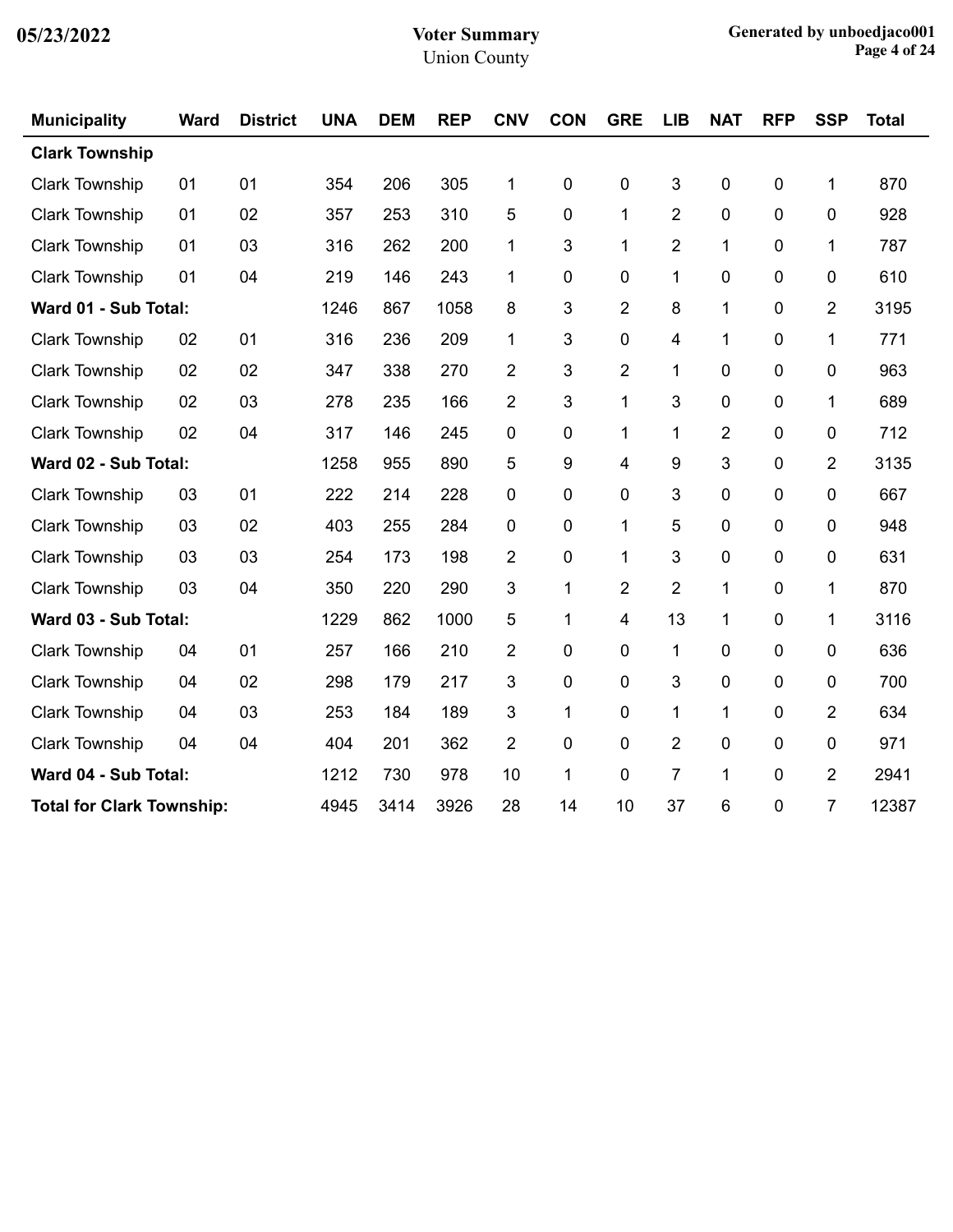| <b>Municipality</b>                 | <b>Ward</b> | <b>District</b> | <b>UNA</b> | <b>DEM</b> | <b>REP</b> | <b>CNV</b>              | <b>CON</b>     | <b>GRE</b>              | <b>LIB</b>     | <b>NAT</b>       | <b>RFP</b> | <b>SSP</b>     | <b>Total</b> |
|-------------------------------------|-------------|-----------------|------------|------------|------------|-------------------------|----------------|-------------------------|----------------|------------------|------------|----------------|--------------|
| <b>Cranford Township</b>            |             |                 |            |            |            |                         |                |                         |                |                  |            |                |              |
| <b>Cranford Township</b>            | 00          | 01              | 431        | 518        | 220        | $\overline{\mathbf{c}}$ | $\overline{2}$ | 2                       | 1              | 1                | 0          | 1              | 1178         |
| Cranford Township                   | 00          | 02              | 179        | 178        | 113        | $\pmb{0}$               | 1              | 1                       | $\overline{2}$ | 0                | $\pmb{0}$  | 1              | 475          |
| <b>Cranford Township</b>            | 00          | 03              | 241        | 237        | 133        | 0                       | 0              | 0                       | 0              | 2                | 0          | 0              | 613          |
| <b>Cranford Township</b>            | 00          | 04              | 201        | 178        | 155        | $\mathbf 0$             | 1              | 0                       | 1              | 1                | 0          | 0              | 537          |
| Cranford Township                   | 00          | 05              | 231        | 256        | 140        | $\pmb{0}$               | 0              | 2                       | $\overline{2}$ | 0                | $\pmb{0}$  | 0              | 631          |
| <b>Cranford Township</b>            | 00          | 06              | 218        | 183        | 140        | 0                       | 1              | 0                       | 2              | 0                | 0          | 0              | 544          |
| <b>Cranford Township</b>            | 00          | 07              | 274        | 283        | 140        | 4                       | 0              | 2                       | $\overline{2}$ | 0                | 0          | 0              | 705          |
| Cranford Township                   | $00\,$      | 08              | 248        | 239        | 149        | $\overline{c}$          | 1              | 1                       | 6              | 0                | $\pmb{0}$  | $\overline{2}$ | 648          |
| <b>Cranford Township</b>            | 00          | 09              | 232        | 223        | 160        | 1                       | 0              | 0                       | 0              | 0                | 0          | 0              | 616          |
| <b>Cranford Township</b>            | 00          | 10              | 238        | 204        | 143        | $\mathbf 0$             | 0              | 0                       | $\overline{2}$ | 0                | 0          | 1              | 588          |
| Cranford Township                   | 00          | 11              | 207        | 193        | 129        | 0                       | 0              | 1                       | 3              | 0                | $\pmb{0}$  | 1              | 534          |
| <b>Cranford Township</b>            | 00          | 12              | 217        | 254        | 148        | 0                       | 1              | 2                       | 1              | 0                | 0          | 0              | 623          |
| <b>Cranford Township</b>            | 00          | 13              | 285        | 331        | 187        | $\overline{2}$          | 1              | 1                       | $\overline{2}$ | $\overline{2}$   | 0          | 0              | 811          |
| Cranford Township                   | 00          | 14              | 221        | 209        | 145        | $\overline{c}$          | 1              | 0                       | $\overline{2}$ | 0                | $\pmb{0}$  | 0              | 580          |
| <b>Cranford Township</b>            | 00          | 15              | 280        | 334        | 178        | 3                       | 1              | 1                       | 9              | 2                | 0          | 1              | 809          |
| <b>Cranford Township</b>            | 00          | 16              | 208        | 205        | 127        | $\pmb{0}$               | 0              | 0                       | $\overline{2}$ | 0                | 0          | 0              | 542          |
| Cranford Township                   | 00          | 17              | 223        | 181        | 143        | 1                       | 0              | 1                       | $\mathbf 1$    | 0                | $\pmb{0}$  | 0              | 550          |
| <b>Cranford Township</b>            | 00          | 18              | 217        | 188        | 117        | 2                       | 0              | 1                       | 2              | 0                | 0          | 0              | 527          |
| <b>Cranford Township</b>            | 00          | 19              | 225        | 168        | 146        | $\pmb{0}$               | 1              | 1                       | 3              | 0                | 0          | 0              | 544          |
| <b>Cranford Township</b>            | 00          | 20              | 199        | 236        | 133        | 0                       | 0              | 0                       | 3              | 0                | 0          | 0              | 571          |
| Cranford Township                   | 00          | 21              | 315        | 317        | 205        | $\mathbf 1$             | 0              | 2                       | 6              | 0                | 0          | 1              | 847          |
| Cranford Township                   | $00\,$      | 22              | 243        | 225        | 141        | $\pmb{0}$               | 1              | 1                       | 3              | 0                | 0          | $\mathbf 0$    | 614          |
| Cranford Township                   | $00\,$      | 23              | 212        | 248        | 139        | 1                       | 1              | 0                       | $\overline{2}$ | 0                | $\pmb{0}$  | 0              | 603          |
| Cranford Township                   | $00\,$      | 24              | 223        | 194        | 153        | 1                       | 0              | 0                       | 3              | 0                | 0          | 1              | 575          |
| Cranford Township                   | $00\,$      | 25              | 210        | 164        | 128        | 0                       | 3              | 1                       | 0              | 0                | $\pmb{0}$  | 0              | 506          |
| Cranford Township                   | $00\,$      | 26              | 269        | 310        | 158        | $\pmb{0}$               | 0              | $\overline{\mathbf{c}}$ | $\overline{2}$ | 0                | $\pmb{0}$  | 0              | 741          |
| Cranford Township                   | $00\,$      | 27              | 246        | 278        | 133        | $\overline{2}$          | $\overline{2}$ | 1                       | $\mathbf 1$    | 0                | 0          | 0              | 663          |
| Cranford Township                   | $00\,$      | 28              | 198        | 213        | 125        | 0                       | 1              | 1                       | 1              | 1                | 0          | 0              | 540          |
| Cranford Township                   | $00\,$      | 29              | 239        | 256        | 159        | 1                       | 0              | 1                       | 5              | 0                | $\pmb{0}$  | 0              | 661          |
| Cranford Township                   | $00\,$      | 30              | 348        | 301        | 209        | 1                       | 1              | 0                       | $\overline{2}$ | 0                | 0          | $\overline{c}$ | 864          |
| Ward 00 - Sub Total:                |             |                 |            | 7304       | 4496       | 26                      | 20             | 25                      | 71             | 9                | $\pmb{0}$  | 11             | 19240        |
| <b>Total for Cranford Township:</b> |             |                 | 7278       | 7304       | 4496       | 26                      | 20             | 25                      | 71             | $\boldsymbol{9}$ | $\pmb{0}$  | 11             | 19240        |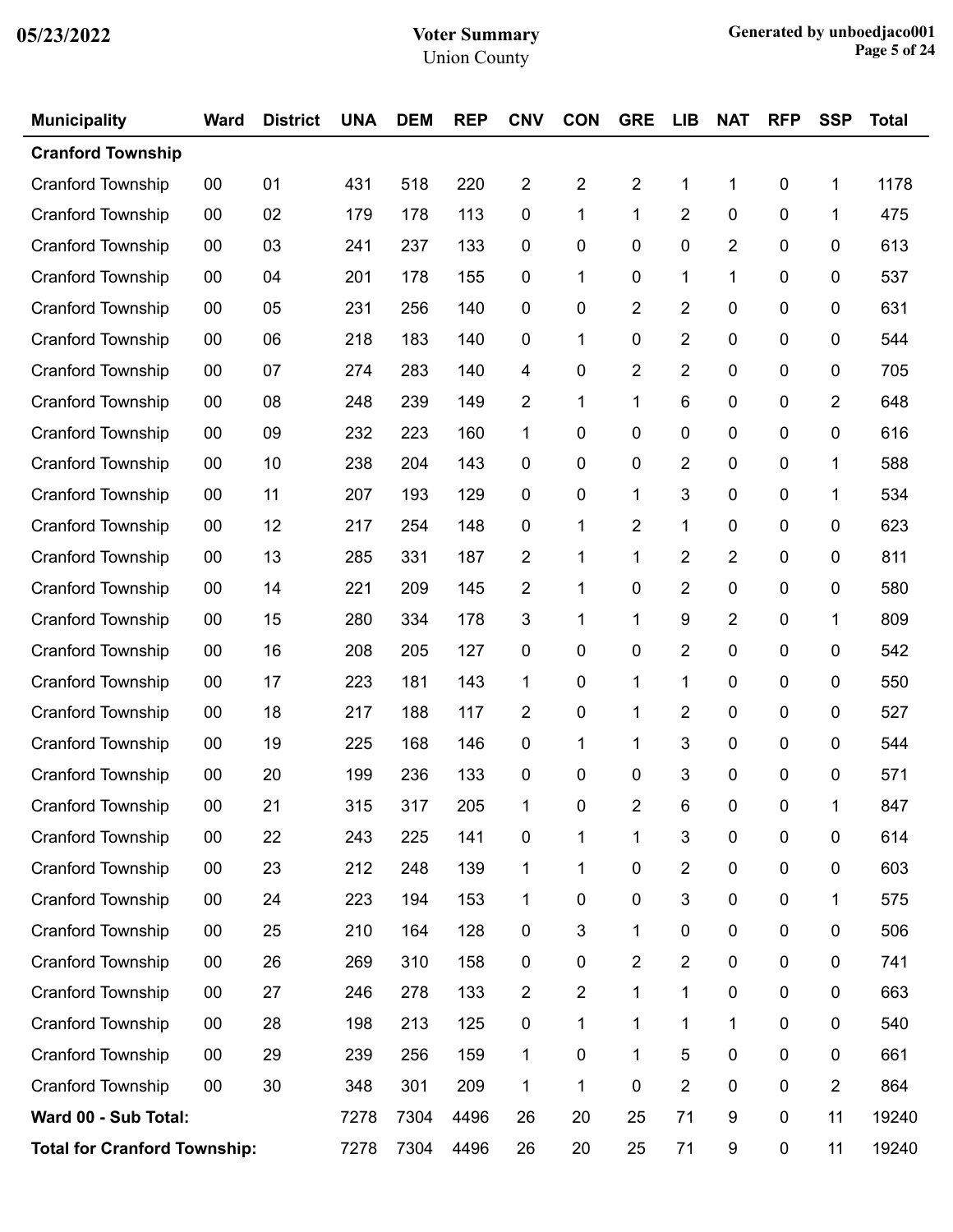| <b>Municipality</b>   | <b>Ward</b> | <b>District</b> | <b>UNA</b> | <b>DEM</b> | <b>REP</b> | <b>CNV</b>              | <b>CON</b>              | <b>GRE</b>     | <b>LIB</b>     | <b>NAT</b>     | <b>RFP</b>              | <b>SSP</b>     | <b>Total</b> |
|-----------------------|-------------|-----------------|------------|------------|------------|-------------------------|-------------------------|----------------|----------------|----------------|-------------------------|----------------|--------------|
| <b>Elizabeth City</b> |             |                 |            |            |            |                         |                         |                |                |                |                         |                |              |
| <b>Elizabeth City</b> | 01          | 01              | 318        | 416        | 67         | $\overline{\mathbf{4}}$ | 6                       | 4              | 4              | 3              | $\overline{\mathbf{c}}$ | 3              | 827          |
| <b>Elizabeth City</b> | 01          | 02              | 584        | 885        | 120        | $\overline{7}$          | 11                      | 1              | 6              | 3              | 3                       | 5              | 1625         |
| Elizabeth City        | 01          | 03              | 271        | 397        | 56         | 2                       | 8                       | 1              | 1              | 3              | 0                       | 2              | 741          |
| <b>Elizabeth City</b> | 01          | 04              | 485        | 810        | 82         | 2                       | 8                       | $\overline{c}$ | 3              | 4              | 1                       | 4              | 1401         |
| <b>Elizabeth City</b> | 01          | 05              | 459        | 788        | 90         | 9                       | 10                      | 1              | 4              | 3              | $\pmb{0}$               | 4              | 1368         |
| Elizabeth City        | 01          | 06              | 412        | 559        | 80         | 3                       | 5                       | 1              | 4              | 1              | 3                       | 1              | 1069         |
| <b>Elizabeth City</b> | 01          | 07              | 313        | 421        | 62         | 6                       | 5                       | 3              | 5              | 3              | $\overline{\mathbf{c}}$ | 1              | 821          |
| <b>Elizabeth City</b> | 01          | 08              | 400        | 558        | 73         | 8                       | 5                       | $\overline{2}$ | 5              | $\pmb{0}$      | 3                       | 4              | 1058         |
| Elizabeth City        | 01          | 09              | 361        | 506        | 84         | 4                       | $\overline{7}$          | 1              | 3              | 3              | 1                       | 4              | 974          |
| Ward 01 - Sub Total:  |             |                 | 3603       | 5340       | 714        | 45                      | 65                      | 16             | 35             | 23             | 15                      | 28             | 9884         |
| <b>Elizabeth City</b> | 02          | 01              | 312        | 439        | 67         | 5                       | $\mathbf{1}$            | $\overline{2}$ | $\,6$          | $\overline{2}$ | 1                       | $\overline{2}$ | 837          |
| Elizabeth City        | 02          | 02              | 353        | 508        | 66         | 3                       | 6                       | 0              | 2              | 3              | 1                       | $\mathbf 0$    | 942          |
| Elizabeth City        | 02          | 03              | 440        | 596        | 114        | 4                       | 12                      | 4              | 4              | 3              | $\pmb{0}$               | 0              | 1177         |
| Elizabeth City        | 02          | 04              | 309        | 436        | 70         | 3                       | $\overline{7}$          | $\overline{2}$ | 8              | 3              | $\pmb{0}$               | 3              | 841          |
| <b>Elizabeth City</b> | 02          | 05              | 314        | 506        | 89         | 3                       | $\overline{2}$          | 0              | $\overline{4}$ | $\pmb{0}$      | 3                       | 1              | 922          |
| Elizabeth City        | 02          | 06              | 477        | 649        | 127        | 7                       | $\overline{7}$          | 4              | 2              | 3              | $\pmb{0}$               | 8              | 1284         |
| Elizabeth City        | 02          | 07              | 436        | 692        | 106        | 3                       | 4                       | 3              | 5              | 3              | 1                       | 4              | 1257         |
| <b>Elizabeth City</b> | 02          | 08              | 362        | 556        | 93         | 6                       | $\overline{7}$          | 1              | $\overline{2}$ | $\overline{2}$ | 0                       | 2              | 1031         |
| Elizabeth City        | 02          | 09              | 333        | 480        | 97         | 2                       | 5                       | $\overline{c}$ | 3              | $\overline{2}$ | $\pmb{0}$               | 1              | 925          |
| <b>Elizabeth City</b> | 02          | 10              | 401        | 587        | 116        | 4                       | 4                       | 3              | 3              | $\overline{2}$ | 1                       | $\overline{2}$ | 1123         |
| <b>Elizabeth City</b> | 02          | 11              | 297        | 474        | $90\,$     | 5                       | 4                       | 3              | $\mathbf{1}$   | $\mathbf{1}$   | $\mathbf 0$             | $\overline{2}$ | 877          |
| Ward 02 - Sub Total:  |             |                 | 4034       | 5923       | 1035       | 45                      | 59                      | 24             | 40             | 24             | $\overline{7}$          | 25             | 11216        |
| <b>Elizabeth City</b> | 03          | 01              | 140        | 413        | 115        | $\pmb{0}$               | $\mathbf{3}$            | 1              | $\sqrt{3}$     | $\pmb{0}$      | $\pmb{0}$               | 1              | 676          |
| <b>Elizabeth City</b> | 03          | 02              | 194        | 459        | 121        | 1                       | 1                       | 1              | 1              | 0              | 0                       | 0              | 778          |
| <b>Elizabeth City</b> | 03          | 03              | 283        | 516        | 183        | 4                       | $\pmb{0}$               | 1              | $\overline{2}$ | $\overline{2}$ | $\pmb{0}$               | 1              | 992          |
| <b>Elizabeth City</b> | 03          | 04              | 250        | 480        | 117        | 1                       | $\mathbf{3}$            | $\overline{2}$ | 1              | $\mathbf 1$    | $\pmb{0}$               | $\pmb{0}$      | 855          |
| <b>Elizabeth City</b> | 03          | 05              | 301        | 494        | 79         | 4                       | 6                       | 0              | $\overline{4}$ | $\overline{2}$ | 0                       | 0              | 890          |
| <b>Elizabeth City</b> | 03          | 06              | 406        | 703        | 163        | 1                       | $\overline{2}$          | 1              | 3              | $\overline{2}$ | $\pmb{0}$               | 1              | 1282         |
| <b>Elizabeth City</b> | 03          | 07              | 341        | 468        | 80         | $\overline{2}$          | $\overline{\mathbf{4}}$ | 6              | 1              | $\mathbf 1$    | $\pmb{0}$               | $\mathbf 2$    | 905          |
| <b>Elizabeth City</b> | 03          | 08              | 223        | 462        | 149        | 0                       | 1                       | $\overline{2}$ | 5              | 0              | $\pmb{0}$               | 3              | 845          |
| <b>Elizabeth City</b> | 03          | 09              | 407        | 557        | 97         | 8                       | 6                       | $\overline{2}$ | 6              | $\pmb{0}$      | $\pmb{0}$               | $\overline{2}$ | 1085         |
| <b>Elizabeth City</b> | 03          | 10              | 325        | 474        | 96         | $\mathbf{2}$            | 6                       | 1              | $\mathbf{1}$   | $\pmb{0}$      | 1                       | $\mathbf{1}$   | 907          |
| <b>Elizabeth City</b> | 03          | 11              | 289        | 390        | 84         | $\overline{2}$          | 4                       | 4              | 1              | $\mathbf{1}$   | 1                       | $\overline{2}$ | 778          |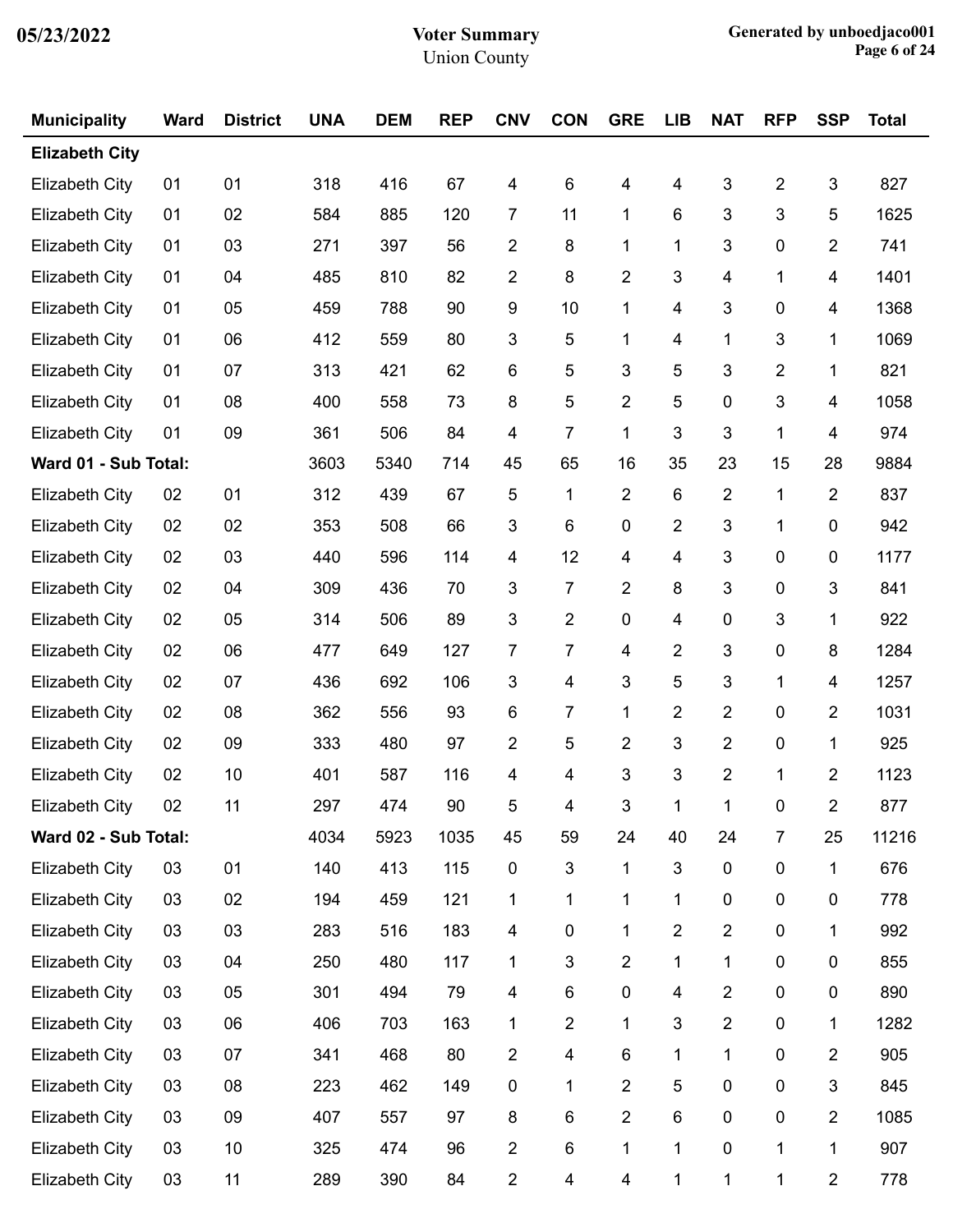| 05/23/2022 |  |
|------------|--|
|------------|--|

| <b>Municipality</b>   | <b>Ward</b> | <b>District</b> | <b>UNA</b> | <b>DEM</b> | <b>REP</b> | <b>CNV</b>              | <b>CON</b>              | <b>GRE</b>     | <b>LIB</b>     | <b>NAT</b>              | <b>RFP</b>     | <b>SSP</b>     | <b>Total</b> |
|-----------------------|-------------|-----------------|------------|------------|------------|-------------------------|-------------------------|----------------|----------------|-------------------------|----------------|----------------|--------------|
| <b>Elizabeth City</b> | 03          | 12              | 448        | 633        | 111        | 4                       | 8                       | 3              | 3              | $\mathbf 0$             | 1              | 5              | 1216         |
| <b>Elizabeth City</b> | 03          | 13              | 409        | 642        | 93         | 5                       | $\overline{7}$          | 3              | 1              | $\overline{2}$          | 2              | 5              | 1169         |
| Ward 03 - Sub Total:  |             |                 | 4016       | 6691       | 1488       | 34                      | 51                      | 27             | 32             | 11                      | 5              | 23             | 12378        |
| <b>Elizabeth City</b> | 04          | 01              | 337        | 521        | 73         | 5                       | $\overline{2}$          | 4              | $\overline{2}$ | 4                       | 1              | $\overline{2}$ | 951          |
| <b>Elizabeth City</b> | 04          | 02              | 385        | 533        | 75         | 3                       | 3                       | 3              | 5              | 3                       | 1              | 1              | 1012         |
| <b>Elizabeth City</b> | 04          | 03              | 335        | 553        | 84         | 7                       | 5                       | 1              | 4              | $\mathfrak{S}$          | 1              | 4              | 997          |
| <b>Elizabeth City</b> | 04          | 04              | 380        | 638        | 98         | 6                       | 5                       | 5              | 4              | $\overline{2}$          | 1              | 1              | 1140         |
| <b>Elizabeth City</b> | 04          | 05              | 297        | 502        | 82         | $\overline{2}$          | 4                       | 4              | 4              | 1                       | 0              | 0              | 896          |
| <b>Elizabeth City</b> | 04          | 06              | 243        | 346        | 65         | 3                       | $\mathfrak{S}$          | $\overline{2}$ | 1              | $\overline{2}$          | 0              | $\overline{2}$ | 667          |
| <b>Elizabeth City</b> | 04          | 07              | 402        | 573        | 102        | 4                       | $\overline{7}$          | $\overline{2}$ | 4              | $\overline{2}$          | 1              | $\overline{2}$ | 1099         |
| <b>Elizabeth City</b> | 04          | 08              | 482        | 755        | 111        | 10                      | 5                       | 3              | $\overline{2}$ | $\overline{2}$          | 0              | 3              | 1373         |
| <b>Elizabeth City</b> | 04          | 09              | 332        | 572        | 83         | 4                       | 9                       | 1              | 1              | $\overline{2}$          | 2              | $\overline{2}$ | 1008         |
| <b>Elizabeth City</b> | 04          | 10              | 476        | 679        | 105        | 4                       | 5                       | 6              | $\overline{2}$ | $\overline{\mathbf{4}}$ | 0              | 5              | 1286         |
| Ward 04 - Sub Total:  |             |                 | 3669       | 5672       | 878        | 48                      | 48                      | 31             | 29             | 25                      | 7              | 22             | 10429        |
| <b>Elizabeth City</b> | 05          | 01              | 547        | 776        | 153        | 6                       | 11                      | 5              | 7              | 1                       | 0              | 1              | 1507         |
| <b>Elizabeth City</b> | 05          | 02              | 277        | 421        | 63         | 1                       | $\overline{7}$          | $\overline{2}$ | $\overline{2}$ | 1                       | 1              | 4              | 779          |
| <b>Elizabeth City</b> | 05          | 03              | 394        | 584        | 60         | 6                       | $\overline{7}$          | 6              | $\overline{7}$ | 4                       | 0              | $\overline{2}$ | 1070         |
| <b>Elizabeth City</b> | 05          | 04              | 224        | 347        | 48         | 1                       | $\mathbf 1$             | 1              | 3              | $\overline{2}$          | 1              | $\overline{2}$ | 630          |
| Elizabeth City        | 05          | 05              | 270        | 404        | 35         | 6                       | $\overline{7}$          | 0              | $\overline{2}$ | $\mathfrak{S}$          | 0              | $\overline{2}$ | 729          |
| <b>Elizabeth City</b> | 05          | 06              | 280        | 438        | 66         | 4                       | 3                       | 4              | 4              | 4                       | $\overline{c}$ | 4              | 809          |
| <b>Elizabeth City</b> | 05          | 07              | 550        | 729        | 78         | 10                      | 6                       | 0              | 6              | 1                       | 1              | 6              | 1387         |
| <b>Elizabeth City</b> | 05          | 08              | 378        | 626        | 110        | 4                       | 11                      | 7              | 4              | 2                       | 0              | 3              | 1145         |
| <b>Elizabeth City</b> | 05          | 09              | 521        | 765        | 141        | $\overline{c}$          | $\boldsymbol{9}$        | 3              | 3              | 8                       | $\pmb{0}$      | $\overline{7}$ | 1459         |
| <b>Elizabeth City</b> | 05          | 10              | 291        | 432        | 60         | $\overline{\mathbf{4}}$ | 6                       | 3              | 1              | $\overline{\mathbf{4}}$ | $\pmb{0}$      | 4              | 805          |
| <b>Elizabeth City</b> | 05          | 11              | 434        | 708        | 71         | 2                       | 9                       | 4              | 4              | $\overline{2}$          | $\overline{2}$ | 8              | 1244         |
| Ward 05 - Sub Total:  |             |                 | 4166       | 6230       | 885        | 46                      | 77                      | 35             | 43             | 32                      | 7              | 43             | 11564        |
| <b>Elizabeth City</b> | 06          | 01              | 427        | 704        | 126        | 5                       | 8                       | $\pmb{0}$      | $\overline{2}$ | $\overline{2}$          | 1              | $\pmb{0}$      | 1275         |
| <b>Elizabeth City</b> | 06          | 02              | 204        | 380        | 91         | 2                       | $\sqrt{3}$              | $\overline{2}$ | $\overline{2}$ | $\mathbf 1$             | 0              | 1              | 686          |
| <b>Elizabeth City</b> | 06          | 03              | 475        | 869        | 156        | 7                       | $\overline{7}$          | $\pmb{0}$      | 9              | $\sqrt{3}$              | 1              | $\overline{2}$ | 1529         |
| <b>Elizabeth City</b> | 06          | 04              | 319        | 372        | 70         | 3                       | 4                       | $\pmb{0}$      | 1              | $\overline{\mathbf{4}}$ | 1              | 3              | 777          |
| <b>Elizabeth City</b> | 06          | 05              | 350        | 647        | 92         | 3                       | $\overline{c}$          | 3              | 3              | $\overline{2}$          | 1              | 3              | 1106         |
| <b>Elizabeth City</b> | 06          | 06              | 250        | 474        | 71         | 3                       | $\overline{\mathbf{4}}$ | 1              | 3              | $\overline{\mathbf{4}}$ | 1              | 1              | 812          |
| <b>Elizabeth City</b> | 06          | 07              | 210        | 372        | 62         | 3                       | $\overline{2}$          | 3              | 1              | $\sqrt{3}$              | $\pmb{0}$      | 4              | 660          |
| <b>Elizabeth City</b> | 06          | 08              | 516        | 720        | 122        | 3                       | $\overline{\mathbf{4}}$ | $\overline{2}$ | $\overline{7}$ | 1                       | 0              | 8              | 1383         |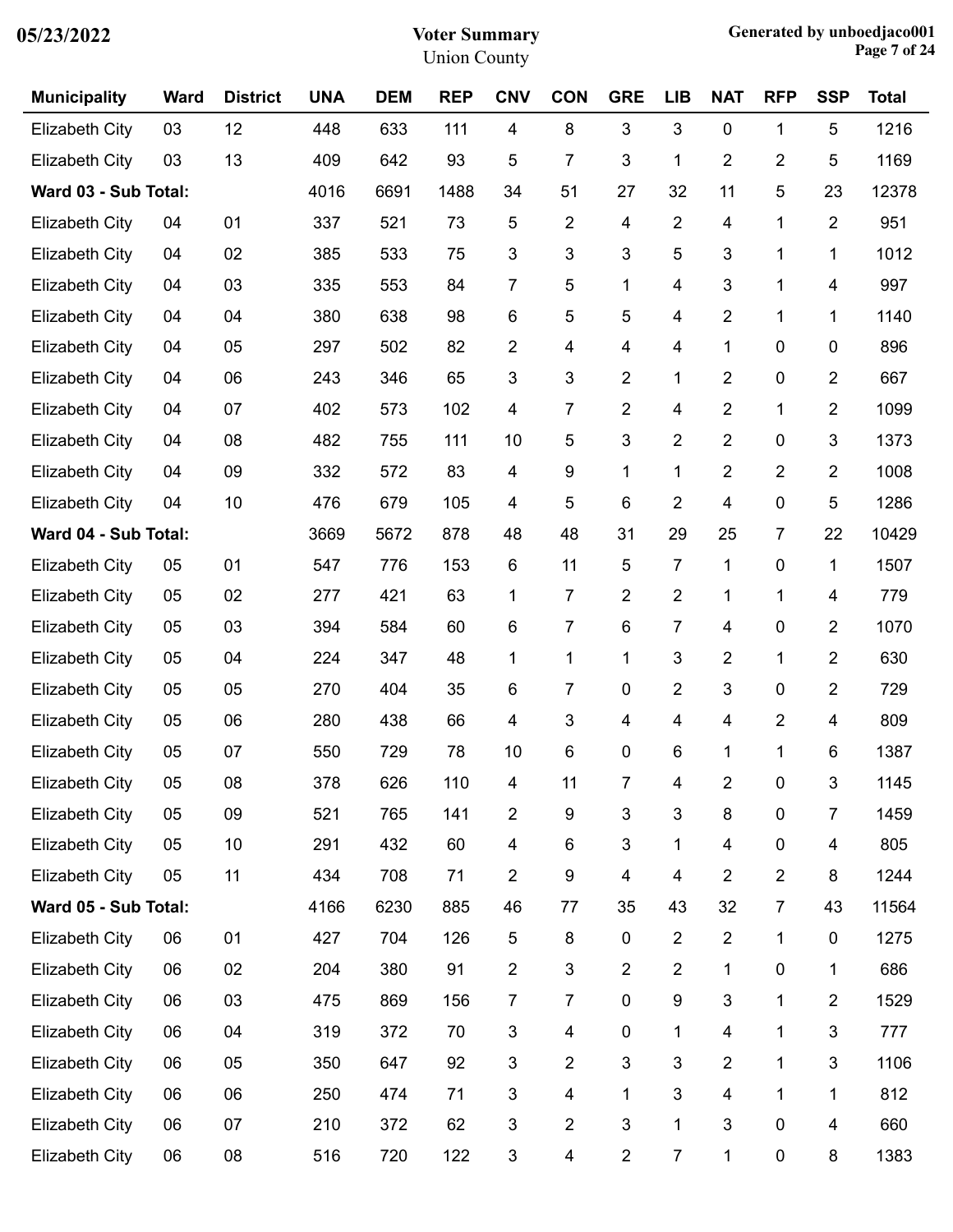| 05/23/2022                       |             |             |                 |            |            | <b>Voter Summary</b><br><b>Union County</b> |                |            |            |                |             |             |              | Generated by unboedjaco001<br>Page 8 of 24 |
|----------------------------------|-------------|-------------|-----------------|------------|------------|---------------------------------------------|----------------|------------|------------|----------------|-------------|-------------|--------------|--------------------------------------------|
| <b>Municipality</b>              | <b>Ward</b> |             | <b>District</b> | <b>UNA</b> | <b>DEM</b> | <b>REP</b>                                  | <b>CNV</b>     | <b>CON</b> | <b>GRE</b> | <b>LIB</b>     | <b>NAT</b>  | <b>RFP</b>  | <b>SSP</b>   | Total                                      |
| Ward 06 - Sub Total:             |             |             |                 | 2751       | 4538       | 790                                         | 29             | 34         | 11         | 28             | 20          | 5           | 22           | 8228                                       |
| <b>Total for Elizabeth City:</b> |             |             |                 | 22239      | 34394      | 5790                                        | 247            | 334        | 144        | 207            | 135         | 46          | 163          | 63699                                      |
| <b>Municipality</b>              |             | <b>Ward</b> | <b>District</b> | <b>UNA</b> | <b>DEM</b> | <b>REP</b>                                  | <b>CNV</b>     | <b>CON</b> | <b>GRE</b> | <b>LIB</b>     | <b>NAT</b>  | <b>RFP</b>  | <b>SSP</b>   | Total                                      |
| <b>Fanwood Borough</b>           |             |             |                 |            |            |                                             |                |            |            |                |             |             |              |                                            |
| Fanwood Borough                  | 00          |             | 01              | 295        | 422        | 154                                         | $\overline{2}$ | 1          | 1          | 1              | $\mathbf 0$ | $\mathbf 0$ | 1            | 877                                        |
| Fanwood Borough                  | 00          |             | 02              | 203        | 256        | 116.                                        | 1              | $\Omega$   | 1.         | $\overline{2}$ | - റ         | $\Omega$    | <sup>0</sup> | 579                                        |

| <b>Total for Fanwood Borough:</b> |    |     | 2125 | 2721 | 1246  | 14 | 5 | 8              | 14           | 2            | $\Omega$     | 4              | 6139 |
|-----------------------------------|----|-----|------|------|-------|----|---|----------------|--------------|--------------|--------------|----------------|------|
| Ward 00 - Sub Total:              |    |     | 2125 | 2721 | 1246  | 14 | 5 | 8              | 14           | 2            | $\mathbf{0}$ | 4              | 6139 |
| Fanwood Borough                   | 00 | 07  | 362  | 329  | 217   | 0  | 3 | 3              | 3            | $\mathbf 0$  | 0            | 0              | 917  |
| Fanwood Borough                   | 00 | 06  | 317  | 396  | 222   | 5  | 0 |                | $\mathbf{0}$ | 1            | 0            | 0              | 942  |
| Fanwood Borough                   | 00 | 05  | 351  | 442  | 185   | 1  | 0 | $\mathbf{0}$   | 4            | $\mathbf{0}$ | $\Omega$     | 1              | 984  |
| Fanwood Borough                   | 00 | 04  | 275  | 407  | 144   | 2  | 1 | $\mathbf{0}$   |              |              | 0            | 0              | 831  |
| Fanwood Borough                   | 00 | 03  | 322  | 469  | 208   | 3  | 0 | $\overline{2}$ | 3            | 0            | 0            | $\overline{2}$ | 1009 |
| Fanwood Borough                   | 00 | 02  | 203  | 256  | 116   | 1  | 0 |                | 2            | 0            | 0            | 0              | 579  |
| i aliwuuu Duluuyii                | υv | U I | ∠ບ   | ᅲᄼᄼ  | יד שו | ∠  |   |                |              | ◡            | v            |                | 011  |

| <b>Municipality</b>               | Ward | <b>District</b> | <b>UNA</b> | <b>DEM</b> | <b>REP</b> | <b>CNV</b>   | <b>CON</b>   | <b>GRE</b>   | <b>LIB</b> | <b>NAT</b>  | <b>RFP</b>  | <b>SSP</b> | Total |
|-----------------------------------|------|-----------------|------------|------------|------------|--------------|--------------|--------------|------------|-------------|-------------|------------|-------|
| <b>Garwood Borough</b>            |      |                 |            |            |            |              |              |              |            |             |             |            |       |
| Garwood Borough                   | 00   | 01              | 424        | 314        | 213        | $\mathbf{0}$ | 2            | 4            | 3          | $\Omega$    | $\mathbf 0$ |            | 961   |
| Garwood Borough                   | 00   | 02              | 357        | 335        | 275        | 0            | 3            | $\mathbf{0}$ | 2          | 1.          | $\mathbf 0$ |            | 974   |
| Garwood Borough                   | 00   | 03              | 343        | 305        | 172        | $\mathbf 0$  | 1            | 2            | 4          | $\mathbf 0$ | $\mathbf 0$ | 2          | 829   |
| Garwood Borough                   | 00   | 04              | 214        | 212        | 158        | 3            | $\mathbf{0}$ | 2            | 1          | $\Omega$    | 0           | 1          | 591   |
| Ward 00 - Sub Total:              |      |                 | 1338       | 1166       | 818        | 3            | 6            | 8            | 10         | 1.          | $\mathbf 0$ | 5          | 3355  |
| <b>Total for Garwood Borough:</b> |      |                 | 1338       | 1166       | 818        | 3            | 6            | 8            | 10         | 1.          | $\mathbf 0$ | 5          | 3355  |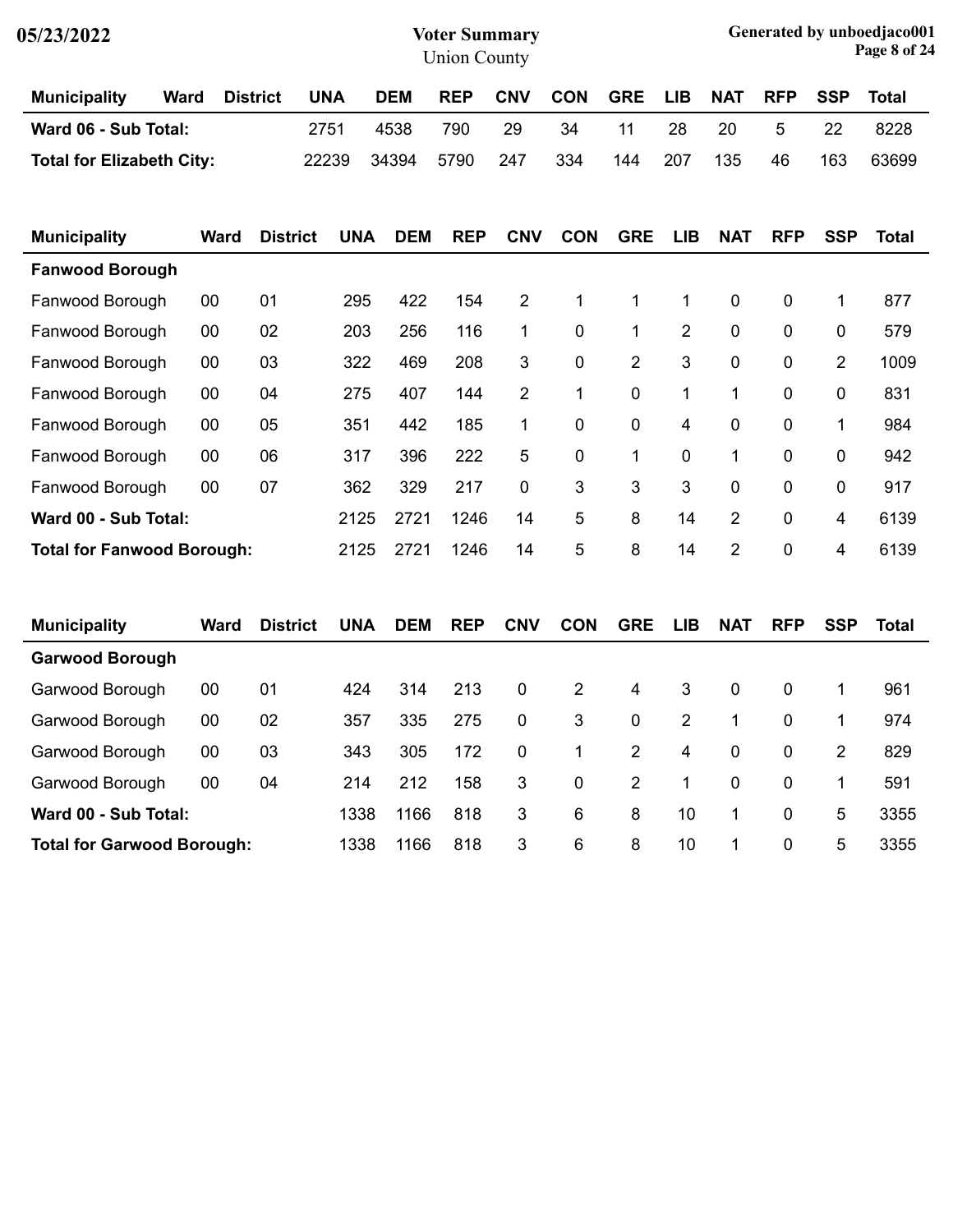| <b>Municipality</b>                 | <b>Ward</b> | <b>District</b> | <b>UNA</b> | <b>DEM</b> | <b>REP</b> | <b>CNV</b>     | <b>CON</b>     | <b>GRE</b>     | <b>LIB</b>     | <b>NAT</b>     | <b>RFP</b>     | <b>SSP</b>     | <b>Total</b> |
|-------------------------------------|-------------|-----------------|------------|------------|------------|----------------|----------------|----------------|----------------|----------------|----------------|----------------|--------------|
| <b>Hillside Township</b>            |             |                 |            |            |            |                |                |                |                |                |                |                |              |
| Hillside Township                   | 01          | 01              | 456        | 1083       | 43         | 6              | 6              | 0              | 4              | 4              | 1              | 4              | 1607         |
| Hillside Township                   | 01          | 02              | 297        | 674        | 32         | $\overline{2}$ | $\overline{2}$ | $\overline{2}$ | $\overline{2}$ | 5              | 0              | 1              | 1017         |
| Hillside Township                   | 01          | 03              | 382        | 705        | 83         | 1              | $\overline{7}$ | 0              | $\overline{2}$ | 3              | 0              | 5              | 1188         |
| Ward 01 - Sub Total:                |             |                 | 1135       | 2462       | 158        | 9              | 15             | $\overline{2}$ | 8              | 12             | 1              | 10             | 3812         |
| Hillside Township                   | 02          | 01              | 563        | 888        | 171        | 3              | 8              | 1              | 5              | 6              | 0              | 6              | 1651         |
| Hillside Township                   | 02          | 02              | 340        | 814        | 28         | 6              | $\mathbf{1}$   | 1              | 3              | $\mathbf 1$    | 2              | 2              | 1198         |
| Hillside Township                   | 02          | 03              | 280        | 683        | 32         | 1              | $\mathbf{1}$   | 0              | 1              | $\overline{2}$ | 0              | $\overline{2}$ | 1002         |
| Ward 02 - Sub Total:                |             |                 | 1183       | 2385       | 231        | 10             | 10             | $\overline{2}$ | 9              | 9              | $\overline{2}$ | 10             | 3851         |
| Hillside Township                   | 03          | 01              | 354        | 777        | 30         | $\overline{7}$ | 4              | 1              | 6              | 1              | 1              | $\overline{2}$ | 1183         |
| Hillside Township                   | 03          | 02              | 566        | 823        | 153        | 5              | 9              | 1              | 3              | 3              | 0              | 1              | 1564         |
| <b>Hillside Township</b>            | 03          | 03              | 388        | 660        | 83         | 4              | 9              | $\overline{2}$ | 1              | 0              | 1              | $\overline{2}$ | 1150         |
| Ward 03 - Sub Total:                |             |                 | 1308       | 2260       | 266        | 16             | 22             | 4              | 10             | 4              | 2              | 5              | 3897         |
| Hillside Township                   | 04          | 01              | 312        | 566        | 147        | $\mathbf 1$    | 3              | 0              | 1              | 0              | 0              | 0              | 1030         |
| Hillside Township                   | 04          | 02              | 222        | 366        | 117        | 4              | $\mathbf{1}$   | 1              | 1              | 1              | 1              | 0              | 714          |
| Hillside Township                   | 04          | 03              | 334        | 578        | 116        | 4              | 3              | $\overline{2}$ | 1              | $\overline{2}$ | 0              | 0              | 1040         |
| Hillside Township                   | 04          | 04              | 365        | 898        | 28         | 3              | $\mathbf 1$    | 3              | 1              | 1              | 0              | 4              | 1304         |
| Ward 04 - Sub Total:                |             |                 |            | 2408       | 408        | 12             | 8              | 6              | 4              | 4              | 1              | 4              | 4088         |
| <b>Total for Hillside Township:</b> |             |                 | 4859       | 9515       | 1063       | 47             | 55             | 14             | 31             | 29             | 6              | 29             | 15648        |

| <b>Municipality</b>                  | Ward | <b>District</b> | <b>UNA</b> | <b>DEM</b> | <b>REP</b> | <b>CNV</b>     | <b>CON</b> | <b>GRE</b> | <b>LIB</b> | <b>NAT</b> | <b>RFP</b>  | <b>SSP</b>  | Total |
|--------------------------------------|------|-----------------|------------|------------|------------|----------------|------------|------------|------------|------------|-------------|-------------|-------|
| <b>Kenilworth Borough</b>            |      |                 |            |            |            |                |            |            |            |            |             |             |       |
| Kenilworth Borough                   | 00   | 01              | 364        | 368        | 240        | 3              | 2          | 3          | 1          | 3          | $\mathbf 0$ | $\mathbf 0$ | 984   |
| Kenilworth Borough                   | 00   | 02              | 375        | 283        | 282        | 2              | 4          | 2          | 4          | 0          |             | 1           | 954   |
| Kenilworth Borough                   | 00   | 03              | 402        | 331        | 234        | 2              | 2          | 4          | 2          | 2          | 0           |             | 980   |
| Kenilworth Borough                   | 00   | 04              | 412        | 305        | 237        | 3              | 3          | 1          | 5          | 1          | 0           | 0           | 967   |
| Kenilworth Borough                   | 00   | 05              | 425        | 361        | 349        | $\mathbf{1}$   | 3          | 3          | 4          | 2          | 0           | 0           | 1148  |
| Kenilworth Borough                   | 00   | 06              | 424        | 292        | 274        | $\overline{2}$ | 5          | 3          | 4          | 4          | 1           | 1           | 1010  |
| Ward 00 - Sub Total:                 |      |                 | 2402       | 1940       | 1616       | 13             | 19         | 16         | 20         | 12         | 2           | 3           | 6043  |
| <b>Total for Kenilworth Borough:</b> |      |                 | 2402       | 1940       | 1616       | 13             | 19         | 16         | 20         | 12         | 2           | 3           | 6043  |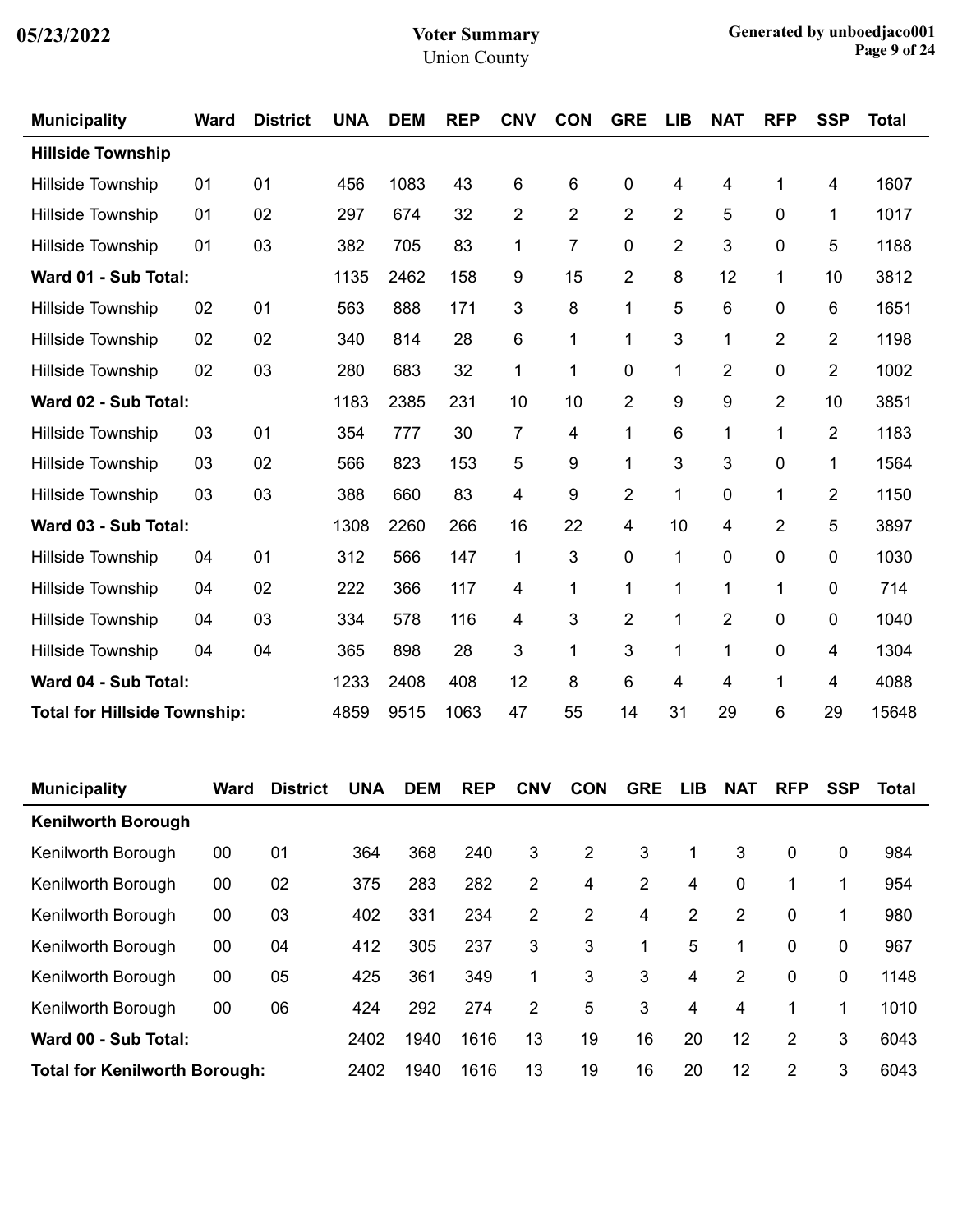| <b>Municipality</b>  | <b>Ward</b> | <b>District</b> | <b>UNA</b> | <b>DEM</b>       | <b>REP</b>                | <b>CNV</b>     | <b>CON</b>              | <b>GRE</b>     | <b>LIB</b>     | <b>NAT</b>     | <b>RFP</b>     | <b>SSP</b>              | <b>Total</b> |
|----------------------|-------------|-----------------|------------|------------------|---------------------------|----------------|-------------------------|----------------|----------------|----------------|----------------|-------------------------|--------------|
| <b>Linden City</b>   |             |                 |            |                  |                           |                |                         |                |                |                |                |                         |              |
| <b>Linden City</b>   | 01          | 01              | 394        | 720              | 114                       | 3              | 4                       | $\overline{2}$ | 3              | 1              | $\pmb{0}$      | 1                       | 1242         |
| <b>Linden City</b>   | 01          | 02              | 211        | 404              | 94                        | 2              | 2                       | $\mathbf 1$    | 1              | 0              | 0              | 1                       | 716          |
| Linden City          | 01          | 03              | 312        | 510              | 103                       | 3              | 1                       | 1              | 5              | 0              | 0              | 0                       | 935          |
| Ward 01 - Sub Total: |             |                 | 917        | 1634             | 311                       | 8              | 7                       | 4              | 9              | 1              | 0              | $\overline{2}$          | 2893         |
| Linden City          | 02          | 01              | 352        | 525              | 132                       | 4              | 4                       | $\pmb{0}$      | 10             | $\overline{2}$ | 0              | 0                       | 1029         |
| Linden City          | 02          | 02              | 291        | 398              | 86                        | 0              | 2                       | $\mathbf 1$    | 3              | 0              | 1              | 3                       | 785          |
| <b>Linden City</b>   | 02          | 03              | 274        | 375              | 84                        | 4              | 2                       | $\pmb{0}$      | 0              | 0              | 0              | 3                       | 742          |
| Ward 02 - Sub Total: |             |                 | 917        | 1298             | 302                       | 8              | 8                       | 1              | 13             | $\overline{2}$ | 1              | $\,6$                   | 2556         |
| <b>Linden City</b>   | 03          | 01              | 242        | 497              | 79                        | 4              | 5                       | 3              | 0              | 0              | 1              | $\overline{\mathbf{c}}$ | 833          |
| <b>Linden City</b>   | 03          | 02              | 166        | 302              | 38                        | 4              | 2                       | $\pmb{0}$      | 3              | 0              | 2              | 1                       | 518          |
| <b>Linden City</b>   | 03          | 03              | 443        | 653              | 111                       | 4              | 3                       | 5              | 8              | $\overline{2}$ | $\mathbf{1}$   | $\pmb{0}$               | 1230         |
| Linden City          | 03          | 04              | 4          | $\boldsymbol{9}$ | $\ensuremath{\mathsf{3}}$ | 0              | $\pmb{0}$               | $\pmb{0}$      | 0              | 0              | 0              | 1                       | 17           |
| Ward 03 - Sub Total: |             |                 | 855        | 1461             | 231                       | 12             | 10                      | 8              | 11             | $\overline{2}$ | 4              | 4                       | 2598         |
| <b>Linden City</b>   | 04          | 01              | 262        | 684              | 31                        | $\overline{2}$ | 1                       | $\overline{c}$ | $\mathbf{1}$   | $\overline{2}$ | 0              | 3                       | 988          |
| <b>Linden City</b>   | 04          | 02              | 184        | 609              | 28                        | 4              | $\overline{\mathbf{c}}$ | 3              | 3              | 0              | 1              | 0                       | 834          |
| <b>Linden City</b>   | 04          | 03              | 179        | 408              | 26                        | 2              | 2                       | $\pmb{0}$      | 1              | 0              | 1              | $\overline{2}$          | 621          |
| Linden City          | 04          | 04              | 141        | 427              | 12                        | $\overline{2}$ | 0                       | $\pmb{0}$      | $\pmb{0}$      | $\overline{2}$ | 0              | $\mathbf 1$             | 585          |
| Ward 04 - Sub Total: |             |                 | 766        | 2128             | 97                        | 10             | 5                       | 5              | 5              | 4              | $\overline{2}$ | 6                       | 3028         |
| <b>Linden City</b>   | 05          | 01              | 247        | 452              | 104                       | 7              | 3                       | $\overline{c}$ | 0              | 0              | 0              | 3                       | 818          |
| <b>Linden City</b>   | 05          | 02              | 250        | 548              | 58                        | $\overline{2}$ | 4                       | 4              | 7              | 1              | 0              | 0                       | 874          |
| Linden City          | 05          | 03              | 119        | 368              | 36                        | 4              | $\overline{2}$          |                | 4              | $\mathbf{1}$   | $\mathbf 0$    | $\mathbf 0$             | 535          |
| <b>Linden City</b>   | 05          | 04              | 186        | 472              | 16                        | 1              | 6                       | 1              | $\overline{2}$ | 1              | 1              | $\overline{2}$          | 688          |
| Ward 05 - Sub Total: |             |                 | 802        | 1840             | 214                       | 14             | 15                      | 8              | 13             | 3              | 1              | 5                       | 2915         |
| <b>Linden City</b>   | 06          | 01              | 226        | 391              | 71                        | 3              | $\sqrt{3}$              | 3              | 1              | 0              | 0              | $\overline{2}$          | 700          |
| <b>Linden City</b>   | 06          | 02              | 259        | 460              | 88                        | 1              | 5                       | $\pmb{0}$      | 3              | $\overline{2}$ | 1              | 1                       | 820          |
| Linden City          | 06          | 03              | 367        | 556              | 128                       | $\overline{2}$ | 1                       | 4              | $\,6\,$        | $\overline{2}$ | 1              | 1                       | 1068         |
| Ward 06 - Sub Total: |             |                 | 852        | 1407             | 287                       | 6              | 9                       | 7              | 10             | 4              | $\overline{2}$ | 4                       | 2588         |
| <b>Linden City</b>   | 07          | 01              | 239        | 431              | 67                        | 3              | 7                       | 3              | 1              | 3              | 0              | 1                       | 755          |
| <b>Linden City</b>   | 07          | 02              | 365        | 682              | 71                        | 5              | 5                       | $\overline{2}$ | 4              | $\overline{2}$ | $\overline{2}$ | $\mathbf{1}$            | 1139         |
| <b>Linden City</b>   | 07          | 03              | 287        | 420              | 82                        | 6              | 1                       | 5              | 6              | 4              | 0              | 1                       | 812          |
| Ward 07 - Sub Total: |             |                 | 891        | 1533             | 220                       | 14             | 13                      | 10             | 11             | 9              | 2              | 3                       | 2706         |
| <b>Linden City</b>   | 08          | 01              | 402        | 649              | 139                       | 3              | 4                       | $\overline{2}$ | $\overline{2}$ | 4              | 0              | $\overline{2}$          | 1207         |
| <b>Linden City</b>   | 08          | 02              | 261        | 442              | 43                        | $\overline{c}$ | 0                       | 5              | $\overline{2}$ | 0              | 1              | 6                       | 762          |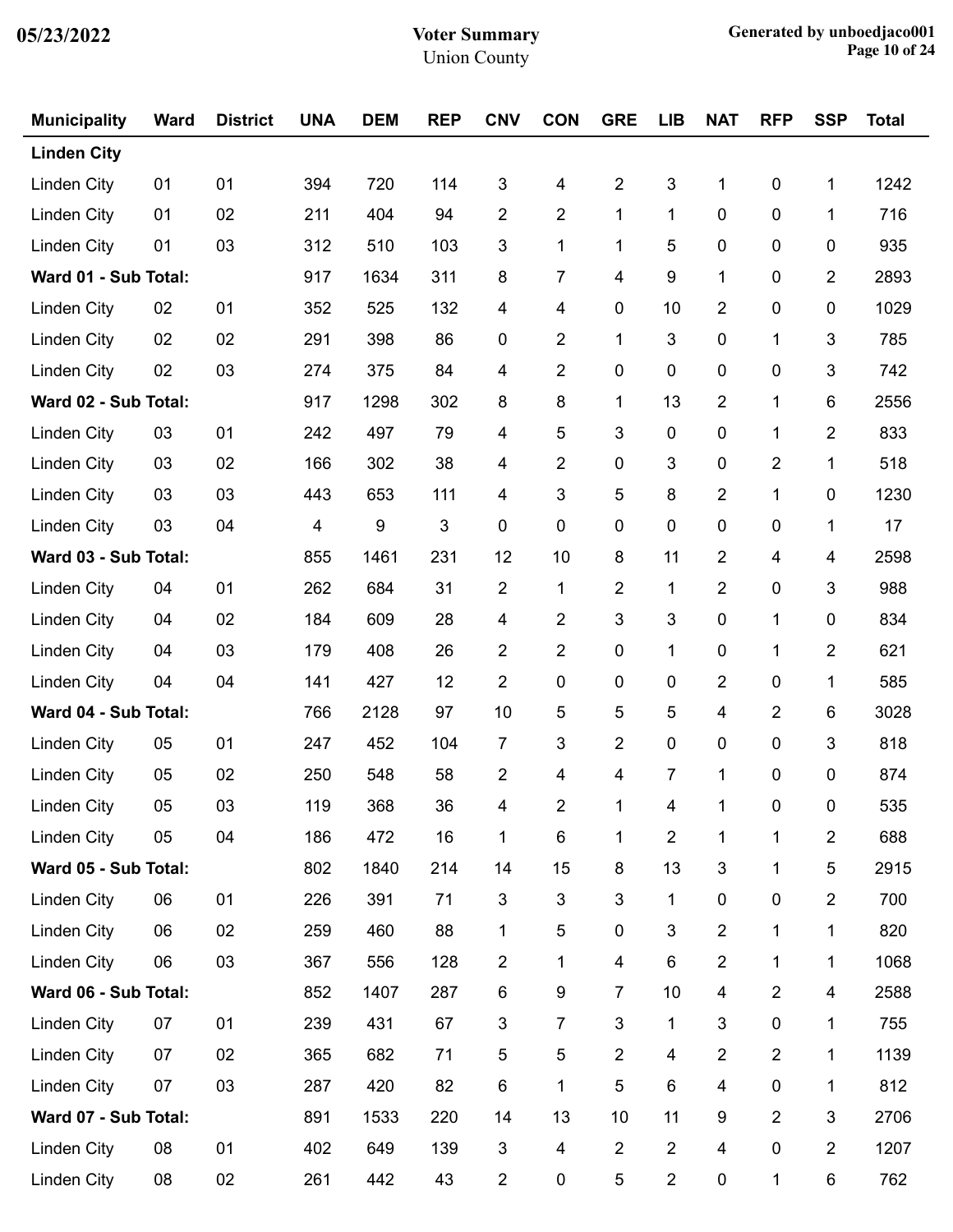| 05/23/2022 |  |
|------------|--|
|------------|--|

| <b>Municipality</b>           | <b>Ward</b> | <b>District</b> | <b>UNA</b> | <b>DEM</b> | <b>REP</b> | <b>CNV</b>     | <b>CON</b>     | <b>GRE</b>     | <b>LIB</b>     | <b>NAT</b>   | <b>RFP</b>     | <b>SSP</b>     | <b>Total</b> |
|-------------------------------|-------------|-----------------|------------|------------|------------|----------------|----------------|----------------|----------------|--------------|----------------|----------------|--------------|
| Linden City                   | 08          | 03              | 171        | 527        | 21         | 0              | 1              | 3              | 0              | 0            | 0              | 0              | 723          |
| Ward 08 - Sub Total:          |             |                 | 834        | 1618       | 203        | 5              | 5              | 10             | 4              | 4            | $\mathbf 1$    | 8              | 2692         |
| Linden City                   | 09          | 01              | 236        | 391        | 149        | $\overline{c}$ | $\overline{c}$ | 0              | $\overline{2}$ | 3            | 0              | 1              | 786          |
| Linden City                   | 09          | 02              | 205        | 304        | 108        | 0              | 3              | 0              | $\overline{2}$ | $\mathbf 0$  | $\overline{2}$ | 1              | 625          |
| Linden City                   | 09          | 03              | 156        | 298        | 104        | 0              | $\overline{c}$ | 1              | 3              | 0            | $\pmb{0}$      | 0              | 564          |
| Linden City                   | 09          | 04              | 160        | 300        | 103        | $\overline{2}$ | 1              | 1              | $\overline{2}$ | $\mathbf 0$  | 0              | 1              | 570          |
| Linden City                   | 09          | 05              | 136        | 177        | 64         | 0              | 0              | 1              | $\overline{2}$ | 0            | 0              | 0              | 380          |
| Ward 09 - Sub Total:          |             |                 | 893        | 1470       | 528        | 4              | 8              | 3              | 11             | 3            | $\overline{2}$ | 3              | 2925         |
| Linden City                   | 10          | 01              | 253        | 389        | 100        | 0              | 1              | 0              | $\overline{2}$ | 0            | 0              | 1              | 746          |
| Linden City                   | 10          | 02              | 186        | 341        | 92         | 0              | 0              | $\mathbf 0$    | 1              | $\mathbf{1}$ | 0              | 3              | 624          |
| Linden City                   | 10          | 03              | 350        | 524        | 139        | 1              | 1              | 5              | 1              | 1            | $\mathbf 0$    | $\overline{2}$ | 1024         |
| Linden City                   | 10          | 04              | 252        | 369        | 152        | 1              | $\overline{2}$ | $\overline{2}$ | 3              | $\mathbf{1}$ | 0              | 0              | 782          |
| Ward 10 - Sub Total:          |             |                 | 1041       | 1623       | 483        | $\overline{2}$ | 4              | 7              | 7              | 3            | $\mathbf 0$    | 6              | 3176         |
| <b>Total for Linden City:</b> |             |                 | 8768       | 16012      | 2876       | 83             | 84             | 63             | 94             | 35           | 15             | 47             | 28077        |

| <b>Municipality</b>                    | Ward | <b>District</b> | <b>UNA</b> | <b>DEM</b> | <b>REP</b> | <b>CNV</b>     | <b>CON</b> | <b>GRE</b> | <b>LIB</b>     | <b>NAT</b>  | <b>RFP</b> | <b>SSP</b> | Total |
|----------------------------------------|------|-----------------|------------|------------|------------|----------------|------------|------------|----------------|-------------|------------|------------|-------|
| <b>Mountainside Borough</b>            |      |                 |            |            |            |                |            |            |                |             |            |            |       |
| Mountainside Borough                   | 00   | 01              | 276        | 223        | 240        | 2              | 0          | 1          | 0              | $\mathbf 0$ | 1          | 0          | 743   |
| Mountainside Borough                   | 00   | 02              | 202        | 153        | 188        | 0              | 1          | 0          | 1              | 1           | 0          | 0          | 546   |
| Mountainside Borough                   | 00   | 03              | 236        | 203        | 195        | 0              | 1          | 0          | 1              | 0           | 0          | 0          | 636   |
| Mountainside Borough                   | 00   | 04              | 192        | 174        | 188        | $\overline{2}$ | 0          | 0          | $\overline{2}$ | $\mathbf 0$ | 0          | 0          | 558   |
| Mountainside Borough                   | 00   | 05              | 303        | 215        | 226        | 1              | 0          | 1          | 1              | $\mathbf 0$ | 0          | 0          | 747   |
| Mountainside Borough                   | 00   | 06              | 222        | 198        | 184        | 0              | 3          | 0          | 0              | 0           | 0          | 0          | 607   |
| Mountainside Borough                   | 00   | 07              | 292        | 236        | 257        | 3              | 0          | 0          | 3              | 0           | 0          | 0          | 791   |
| Mountainside Borough                   | 00   | 08              | 196        | 180        | 182        | 0              | 0          | 1          | 1              | 0           | 0          | 0          | 560   |
| Mountainside Borough                   | 00   | 09              | 283        | 169        | 213        | 0              | 0          | 1          | 0              | 0           | 0          | 1          | 667   |
| Ward 00 - Sub Total:                   |      |                 | 2202       | 1751       | 1873       | 8              | 5          | 4          | 9              | 1           | 1          | 1          | 5855  |
| <b>Total for Mountainside Borough:</b> |      |                 | 2202       | 1751       | 1873       | 8              | 5          | 4          | 9              | 1           | 1          | 1          | 5855  |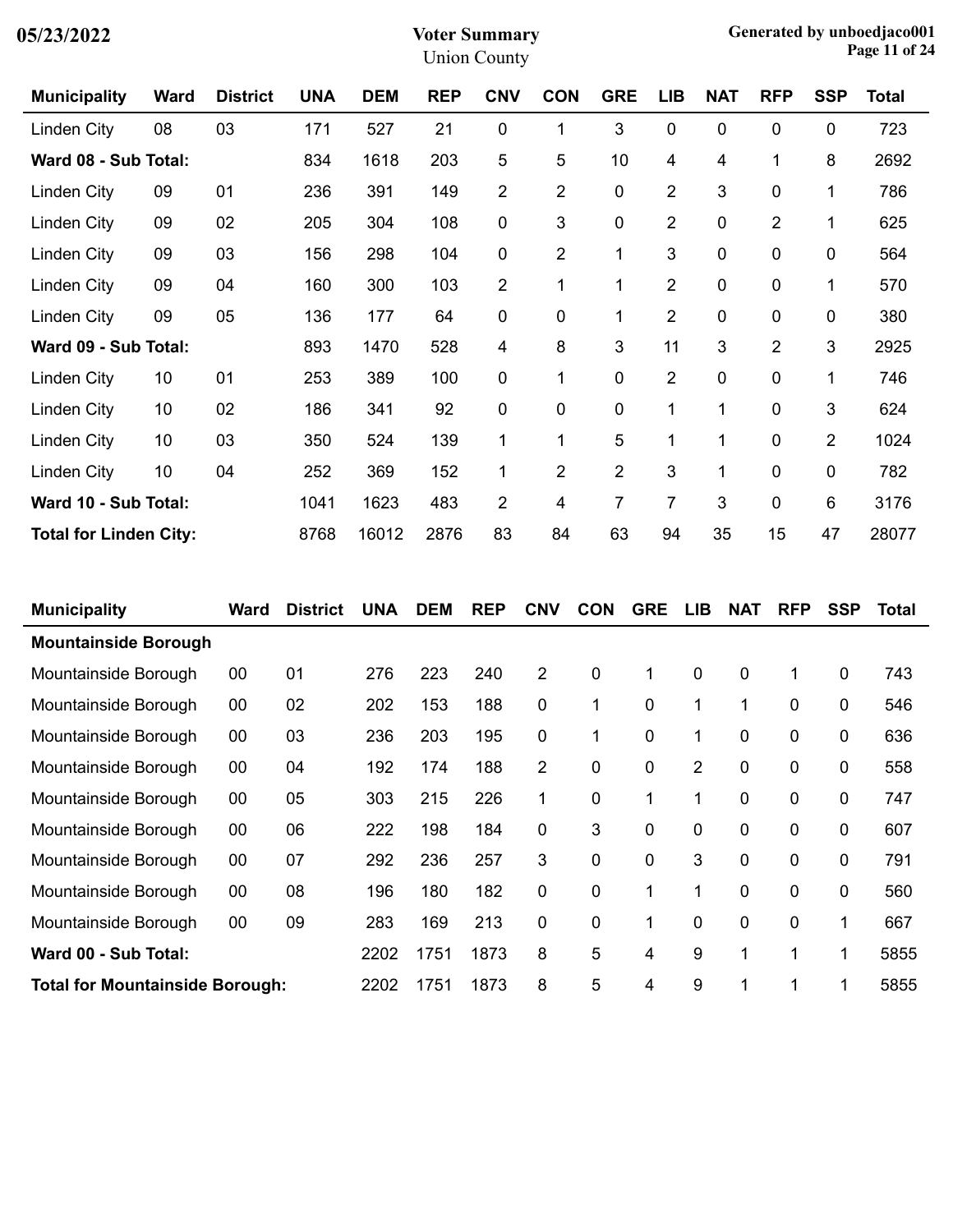| <b>Municipality</b>                      | <b>Ward</b> | <b>District</b> | <b>UNA</b> | <b>DEM</b> | <b>REP</b> | <b>CNV</b>     | <b>CON</b>     | <b>GRE</b>     | <b>LIB</b>     | <b>NAT</b>       | <b>RFP</b>       | <b>SSP</b>     | <b>Total</b> |
|------------------------------------------|-------------|-----------------|------------|------------|------------|----------------|----------------|----------------|----------------|------------------|------------------|----------------|--------------|
| <b>New Providence</b><br><b>Borough</b>  |             |                 |            |            |            |                |                |                |                |                  |                  |                |              |
| <b>New Providence</b><br>Borough         | 00          | 01              | 290        | 209        | 184        | 1              | $\overline{2}$ | $\pmb{0}$      | 1              | $\pmb{0}$        | $\mathbf 0$      | 1              | 688          |
| <b>New Providence</b><br>Borough         | 00          | 02              | 442        | 318        | 363        | 3              | 1              | 1              | 1              | $\mathbf 0$      | $\mathbf 0$      | 0              | 1129         |
| <b>New Providence</b><br>Borough         | 00          | 03              | 311        | 253        | 226        | 1              | 1              | 1              | $\overline{2}$ | $\mathbf 0$      | $\mathbf 0$      | 0              | 795          |
| <b>New Providence</b><br>Borough         | 00          | 04              | 348        | 330        | 233        | $\overline{2}$ | 0              | $\overline{2}$ | $\overline{2}$ | $\mathbf 0$      | $\mathbf 0$      | 0              | 917          |
| <b>New Providence</b><br>Borough         | 00          | 05              | 389        | 293        | 302        | $\overline{2}$ | 0              | $\mathbf 0$    | 5              | $\mathbf 0$      | 0                | 0              | 991          |
| <b>New Providence</b><br>Borough         | 00          | 06              | 231        | 192        | 141        | 1              | 3              | 1              | 4              | 1                | $\boldsymbol{0}$ | 0              | 574          |
| <b>New Providence</b><br>Borough         | 00          | 07              | 272        | 242        | 238        | 1              | 1              | $\mathbf 0$    | $\overline{2}$ | $\mathbf 0$      | $\mathbf 0$      | $\mathbf 0$    | 756          |
| <b>New Providence</b><br>Borough         | 00          | 08              | 352        | 303        | 268        | 4              | 1              | 1              | 6              | $\overline{2}$   | 0                | 0              | 937          |
| <b>New Providence</b><br>Borough         | 00          | 09              | 545        | 452        | 389        | 1              | 1              | $\overline{2}$ | $\overline{2}$ | 1                | 0                | 0              | 1393         |
| <b>New Providence</b><br>Borough         | 00          | 10              | 378        | 275        | 219        | $\overline{2}$ | 1              | $\overline{2}$ | 1              | $\boldsymbol{0}$ | $\boldsymbol{0}$ | 1              | 879          |
| <b>New Providence</b><br>Borough         | 00          | 11              | 389        | 243        | 268        | 0              | 0              | $\mathbf 0$    | $\mathbf 0$    | $\pmb{0}$        | 0                | 0              | 900          |
| Ward 00 - Sub Total:                     |             |                 | 3947       | 3110       | 2831       | 18             | 11             | 10             | 26             | 4                | $\mathbf 0$      | $\overline{2}$ | 9959         |
| <b>Total for New Providence Borough:</b> |             |                 | 3947       | 3110       | 2831       | 18             | 11             | 10             | 26             | 4                | 0                | $\overline{2}$ | 9959         |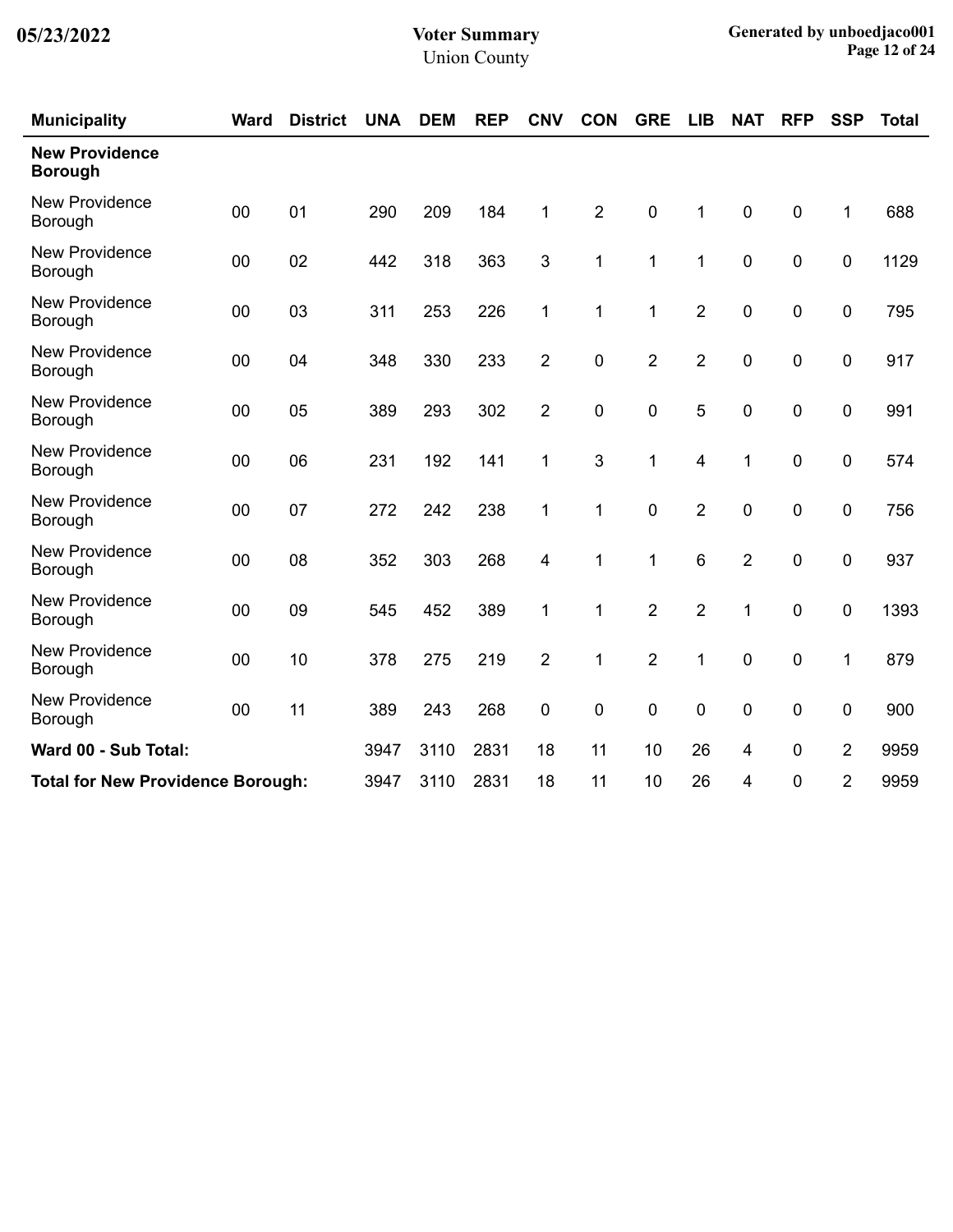| <b>Municipality</b>    | <b>Ward</b> | <b>District</b> | <b>UNA</b> | <b>DEM</b> | <b>REP</b> | <b>CNV</b>     | <b>CON</b>              | <b>GRE</b>              | <b>LIB</b>     | <b>NAT</b>              | <b>RFP</b>      | <b>SSP</b>     | <b>Total</b> |
|------------------------|-------------|-----------------|------------|------------|------------|----------------|-------------------------|-------------------------|----------------|-------------------------|-----------------|----------------|--------------|
| <b>Plainfield City</b> |             |                 |            |            |            |                |                         |                         |                |                         |                 |                |              |
| <b>Plainfield City</b> | 01          | 01              | 197        | 533        | 27         | 1              | 3                       | $\overline{2}$          | 3              | 4                       | $\pmb{0}$       | $\pmb{0}$      | 770          |
| <b>Plainfield City</b> | 01          | 02              | 405        | 758        | 49         | 5              | 4                       | 6                       | 3              | $\overline{2}$          | 0               | 0              | 1232         |
| <b>Plainfield City</b> | 01          | 03              | 160        | 365        | 23         | $\overline{2}$ | $\overline{2}$          | 3                       | 2              | $\overline{\mathbf{4}}$ | 0               | 1              | 562          |
| <b>Plainfield City</b> | 01          | 04              | 214        | 341        | 21         | 3              | 3                       | $\overline{2}$          | $\overline{2}$ | 0                       | 0               | 3              | 589          |
| <b>Plainfield City</b> | 01          | 05              | 162        | 268        | 29         | 4              | $\overline{2}$          | 6                       | 0              | 1                       | 1               | $\overline{2}$ | 475          |
| <b>Plainfield City</b> | 01          | 06              | 214        | 517        | 31         | 5              | 4                       | $\mathbf 0$             | 3              | 0                       | 0               | 1              | 775          |
| <b>Plainfield City</b> | 01          | 07              | 245        | 526        | 25         | 5              | 4                       | $\overline{2}$          | 1              | 0                       | $\overline{2}$  | $\overline{2}$ | 812          |
| <b>Plainfield City</b> | 01          | 08              | 184        | 525        | 26         | $\mathfrak{S}$ | 4                       | 0                       | 0              | 0                       | 1               | 1              | 744          |
| Ward 01 - Sub Total:   |             |                 | 1781       | 3833       | 231        | 28             | 26                      | 21                      | 14             | 11                      | 4               | 10             | 5959         |
| <b>Plainfield City</b> | 02          | 01              | 299        | 458        | 46         | 7              | 5                       | 4                       | 6              | 3                       | 0               | 1              | 829          |
| <b>Plainfield City</b> | 02          | 02              | 133        | 367        | 35         | 1              | 1                       | 1                       | 1              | 1                       | 0               | 0              | 540          |
| <b>Plainfield City</b> | 02          | 03              | 147        | 448        | 50         | 0              | 1                       | 3                       | 3              | 0                       | 1               | $\overline{2}$ | 655          |
| <b>Plainfield City</b> | 02          | 04              | 231        | 469        | 34         | 0              | 5                       | 4                       | 4              | 1                       | 0               | 4              | 752          |
| <b>Plainfield City</b> | 02          | 05              | 139        | 408        | 34         | 0              | 1                       | 1                       | $\overline{2}$ | $\pmb{0}$               | 0               | $\overline{2}$ | 587          |
| <b>Plainfield City</b> | 02          | 06              | 152        | 427        | 76         | 0              | $\overline{2}$          | 0                       | 1              | 1                       | 1               | 1              | 661          |
| <b>Plainfield City</b> | 02          | 07              | 166        | 511        | 31         | 1              | 1                       | $\overline{2}$          | 3              | 0                       | 0               | 0              | 715          |
| <b>Plainfield City</b> | 02          | 08              | 142        | 348        | 40         | $\overline{2}$ | $\overline{2}$          | 0                       | 0              | 1                       | 0               | 1              | 536          |
| <b>Plainfield City</b> | 02          | 09              | 146        | 396        | 88         | 3              | 0                       | 0                       | 2              | 0                       | 2               | 1              | 638          |
| <b>Plainfield City</b> | 02          | 10              | 118        | 345        | 50         | 0              | 0                       | 1                       | 3              | 0                       | 0               | 0              | 517          |
| <b>Plainfield City</b> | 02          | 11              | 312        | 755        | 87         | 1              | 3                       | 5                       | 3              | 1                       | 2               | $\overline{2}$ | 1171         |
| Ward 02 - Sub Total:   |             |                 | 1985       | 4932       | 571        | 15             | 21                      | 21                      | 28             | 8                       | $6\phantom{.}6$ | 14             | 7601         |
| <b>Plainfield City</b> | 03          | 01              | 210        | 343        | 31         | 1              | $\mathbf 0$             | 1                       | 3              | $\pmb{0}$               | $\pmb{0}$       | 1              | 590          |
| <b>Plainfield City</b> | 03          | 02              | 208        | 408        | 39         | 0              | $\overline{2}$          | $\pmb{0}$               | $\overline{2}$ | 1                       | $\pmb{0}$       | $\overline{2}$ | 662          |
| <b>Plainfield City</b> | 03          | 03              | 156        | 489        | 35         | $\overline{c}$ | $\overline{2}$          | $\pmb{0}$               | 0              | 1                       | 1               | 1              | 687          |
| <b>Plainfield City</b> | 03          | 04              | 265        | 676        | 45         | $\overline{c}$ | $\overline{\mathbf{4}}$ | $\overline{\mathbf{4}}$ | 4              | $\overline{2}$          | 0               | $\overline{2}$ | 1004         |
| <b>Plainfield City</b> | 03          | 05              | 104        | 447        | 21         | 0              | 0                       | $\overline{2}$          | 0              | $\pmb{0}$               | $\pmb{0}$       | $\pmb{0}$      | 574          |
| <b>Plainfield City</b> | 03          | 06              | 140        | 492        | 31         | 0              | 4                       | $\mathbf 2$             | 3              | $\pmb{0}$               | $\pmb{0}$       | $\overline{c}$ | 674          |
| <b>Plainfield City</b> | 03          | 07              | 143        | 435        | 19         | 0              | $\overline{c}$          | 0                       | 0              | $\pmb{0}$               | $\pmb{0}$       | $\pmb{0}$      | 599          |
| <b>Plainfield City</b> | 03          | 08              | 143        | 390        | 27         | 5              | $\overline{2}$          | 2                       | $\overline{2}$ | 1                       | $\pmb{0}$       | 1              | 573          |
| <b>Plainfield City</b> | 03          | 09              | 202        | 539        | 44         | $\mathfrak{S}$ | 1                       | 3                       | 0              | 1                       | $\pmb{0}$       | $\mathbf 0$    | 793          |
| <b>Plainfield City</b> | 03          | 10              | 307        | 519        | 49         | 4              | 10                      | 1                       | 3              | 4                       | 0               | $\overline{c}$ | 899          |
| Ward 03 - Sub Total:   |             |                 | 1878       | 4738       | 341        | 17             | 27                      | 15                      | 17             | 10                      | $\mathbf 1$     | 11             | 7055         |
| <b>Plainfield City</b> | 04          | 01              | 465        | 877        | 53         | $\overline{7}$ | 9                       | $\sqrt{5}$              | 11             | 4                       | $\overline{c}$  | $\overline{c}$ | 1435         |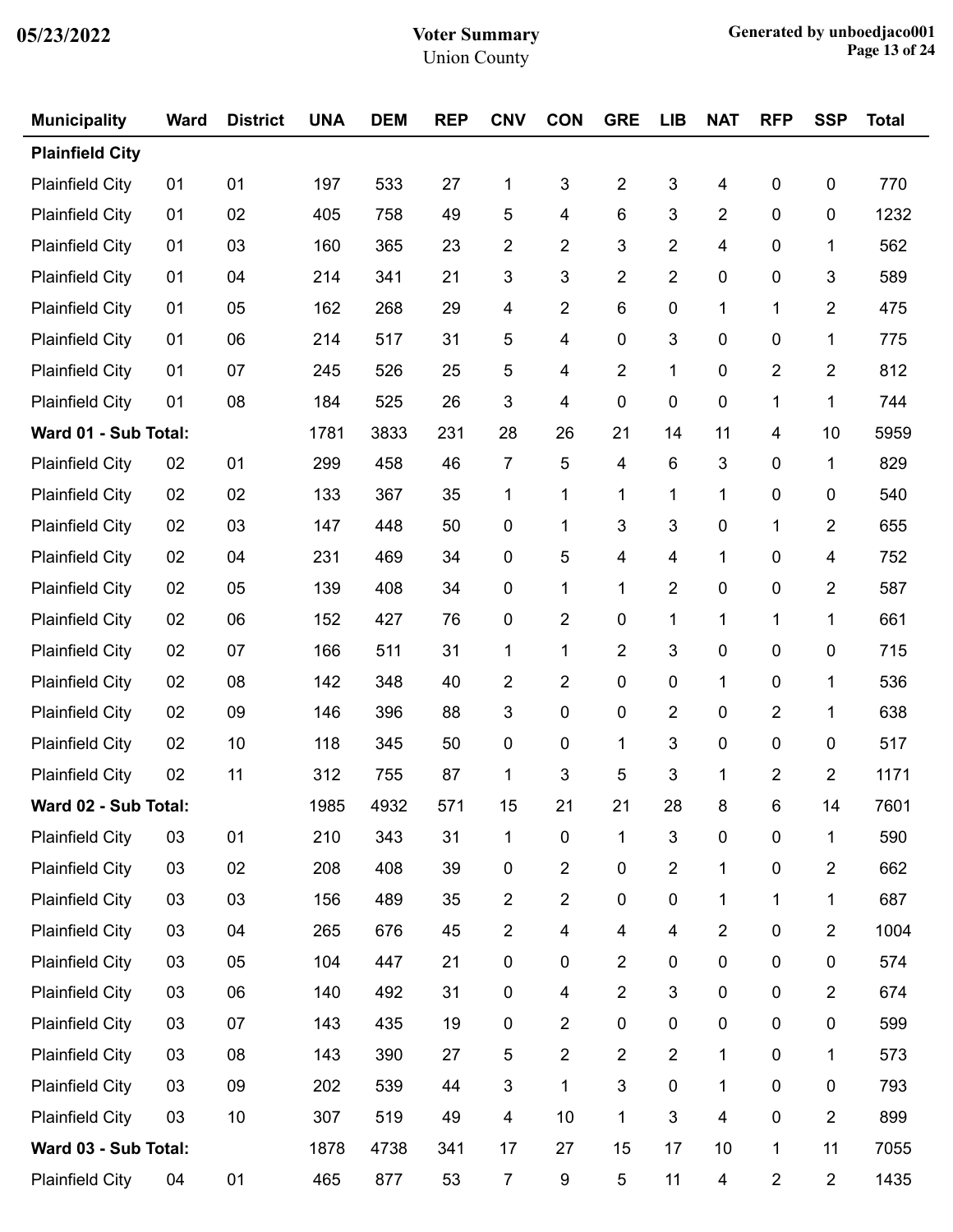| 05/23/2022                        |      |                 |            |            | <b>Voter Summary</b><br><b>Union County</b> |            |            |             |                |            |            |             | Generated by unboedjaco001<br>Page 14 of 24 |
|-----------------------------------|------|-----------------|------------|------------|---------------------------------------------|------------|------------|-------------|----------------|------------|------------|-------------|---------------------------------------------|
| <b>Municipality</b>               | Ward | <b>District</b> | <b>UNA</b> | <b>DEM</b> | <b>REP</b>                                  | <b>CNV</b> | <b>CON</b> | <b>GRE</b>  | <b>LIB</b>     | <b>NAT</b> | <b>RFP</b> | <b>SSP</b>  | Total                                       |
| <b>Plainfield City</b>            | 04   | 02              | 372        | 855        | 61                                          | 2          | 2          | 5           |                | 6          | 0          | 3           | 1307                                        |
| <b>Plainfield City</b>            | 04   | 03              | 326        | 606        | 43                                          | 4          | 3          | 0           | $\overline{2}$ | 5          | 0          | 4           | 993                                         |
| <b>Plainfield City</b>            | 04   | 04              | 206        | 446        | 23                                          | 2          | 6          | 3           | 1              | 0          | 0          | $\mathbf 0$ | 687                                         |
| <b>Plainfield City</b>            | 04   | 05              | 162        | 368        | 19                                          | 1.         | 2          | $\mathbf 0$ | $\mathbf 0$    | 0          | 2          | 1           | 555                                         |
| Ward 04 - Sub Total:              |      |                 | 1531       | 3152       | 199                                         | 16         | 22         | 13          | 15             | 15         | 4          | 10          | 4977                                        |
| <b>Total for Plainfield City:</b> |      |                 | 7175       | 16655      | 1342                                        | 76         | 96         | 70          | 74             | 44         | 15         | 45          | 25592                                       |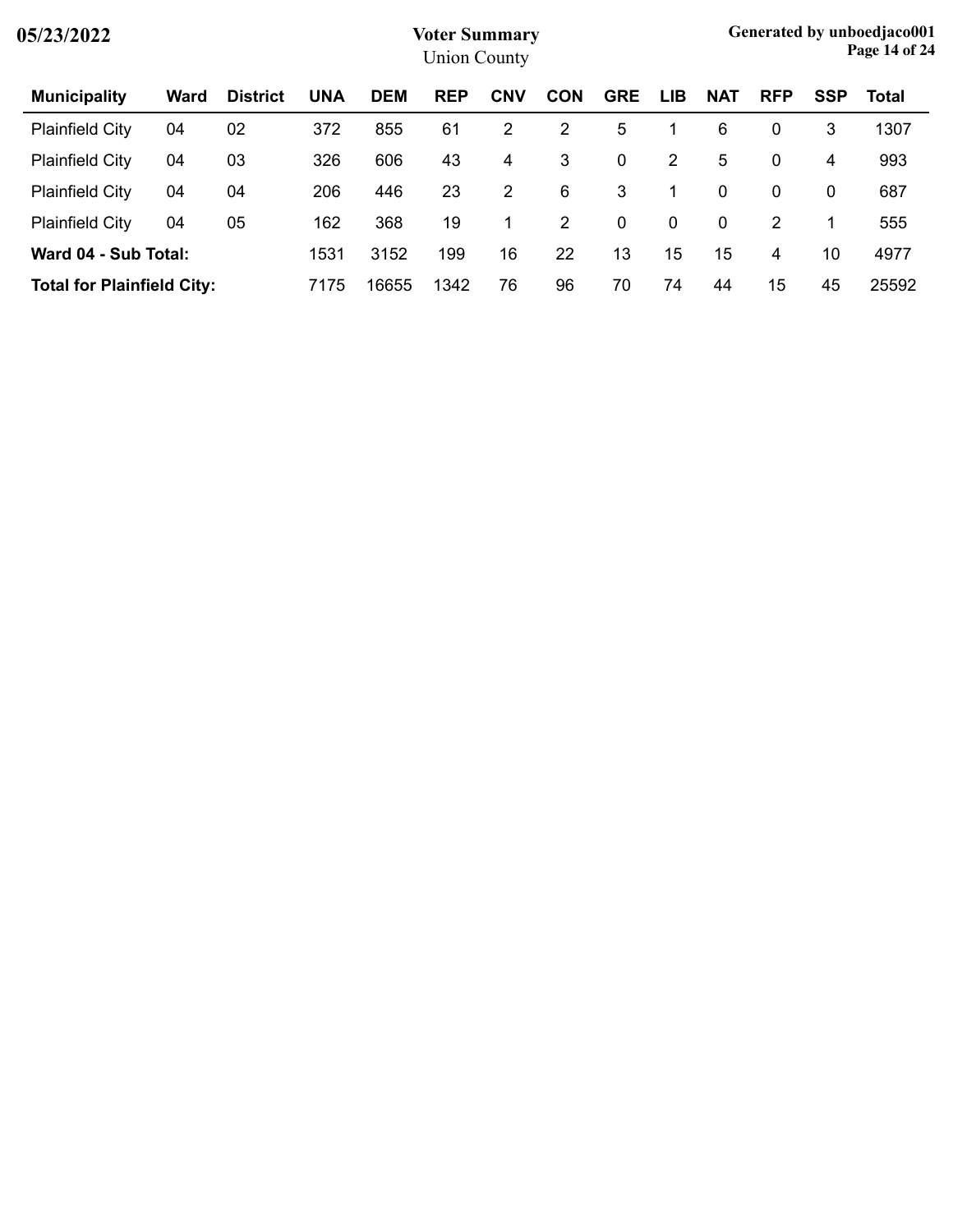| <b>Municipality</b>           | <b>Ward</b> | <b>District</b> | <b>UNA</b> | <b>DEM</b> | <b>REP</b> | <b>CNV</b>     | <b>CON</b>                | <b>GRE</b>     | <b>LIB</b>              | <b>NAT</b>     | <b>RFP</b>   | <b>SSP</b>     | <b>Total</b> |
|-------------------------------|-------------|-----------------|------------|------------|------------|----------------|---------------------------|----------------|-------------------------|----------------|--------------|----------------|--------------|
| <b>Rahway City</b>            |             |                 |            |            |            |                |                           |                |                         |                |              |                |              |
| <b>Rahway City</b>            | 01          | 01              | 229        | 419        | 60         | 5              | 0                         | $\pmb{0}$      | $\overline{2}$          | 1              | $\pmb{0}$    | 1              | 717          |
| <b>Rahway City</b>            | 01          | 02              | 298        | 554        | 48         | 4              | 4                         | 0              | $\overline{\mathbf{4}}$ | 1              | 1            | 1              | 915          |
| <b>Rahway City</b>            | 01          | 03              | 300        | 620        | 51         | 7              | 4                         | 1              | 1                       | $\overline{2}$ | 1            | 2              | 989          |
| <b>Rahway City</b>            | 01          | 04              | 314        | 486        | 102        | 2              | 6                         | 1              | $\overline{2}$          | 1              | 0            | 2              | 916          |
| Ward 01 - Sub Total:          |             |                 | 1141       | 2079       | 261        | 18             | 14                        | $\overline{c}$ | 9                       | 5              | 2            | 6              | 3537         |
| <b>Rahway City</b>            | 02          | 01              | 383        | 626        | 136        | 3              | $\overline{\mathbf{c}}$   | 4              | $\mathfrak{S}$          | 0              | 1            | 0              | 1158         |
| <b>Rahway City</b>            | 02          | 02              | 292        | 435        | 97         | 3              | 3                         | $\overline{c}$ | $\overline{2}$          | 0              | 0            | 3              | 837          |
| <b>Rahway City</b>            | 02          | 03              | 301        | 460        | 123        | 4              | 5                         | 4              | $\overline{\mathbf{4}}$ | 1              | 1            | 0              | 903          |
| <b>Rahway City</b>            | 02          | 04              | 155        | 236        | 91         | 1              | 4                         | 1              | 3                       | 1              | 1            | 2              | 495          |
| Ward 02 - Sub Total:          |             |                 | 1131       | 1757       | 447        | 11             | 14                        | 11             | 12                      | $\overline{2}$ | 3            | 5              | 3393         |
| <b>Rahway City</b>            | 03          | 01              | 335        | 434        | 104        | 3              | 2                         | $\overline{c}$ | 3                       | 1              | 0            | 0              | 884          |
| <b>Rahway City</b>            | 03          | 02              | 262        | 328        | 134        | 4              | 0                         | $\overline{2}$ | $\overline{2}$          | 0              | 0            | 0              | 732          |
| Rahway City                   | 03          | 03              | 297        | 346        | 113        | 0              | 3                         | $\pmb{0}$      | $\overline{\mathbf{4}}$ | 1              | 1            | 1              | 766          |
| <b>Rahway City</b>            | 03          | 04              | 346        | 349        | 147        | 3              | 4                         | $\overline{2}$ | 6                       | 0              | 0            | 1              | 858          |
| <b>Rahway City</b>            | 03          | 05              | 192        | 434        | 26         | 0              | 4                         | $\mathbf 1$    | $\mathfrak{S}$          | 0              | 0            | 2              | 662          |
| Ward 03 - Sub Total:          |             |                 | 1432       | 1891       | 524        | 10             | 13                        | 7              | 18                      | $\overline{2}$ | 1            | 4              | 3902         |
| <b>Rahway City</b>            | 04          | 01              | 416        | 867        | 55         | 3              | 5                         | 4              | $\overline{7}$          | $\overline{2}$ | 0            | 1              | 1360         |
| <b>Rahway City</b>            | 04          | 02              | 411        | 739        | 95         | 5              | 4                         | 3              | 5                       | 1              | 1            | 0              | 1264         |
| <b>Rahway City</b>            | 04          | 03              | 150        | 294        | 24         | 1              | 1                         | $\overline{c}$ | 3                       | 0              | 0            | 1              | 476          |
| Ward 04 - Sub Total:          |             |                 | 977        | 1900       | 174        | 9              | 10                        | 9              | 15                      | 3              | 1            | 2              | 3100         |
| Rahway City                   | 05          | 01              | 385        | 621        | 88         | 5              | $\mathbf{3}$              | 3              | $\mathbf{1}$            | $\overline{2}$ | $\mathbf{1}$ | $\mathbf{3}$   | 1112         |
| <b>Rahway City</b>            | 05          | 02              | 302        | 468        | 71         | 2              | $\ensuremath{\mathsf{3}}$ | 1              | $\mathbf 3$             | 3              | 1            | $\overline{c}$ | 856          |
| Rahway City                   | 05          | 03              | 194        | 228        | 93         | 0              | 2                         | 1              | $\overline{2}$          | 0              | 0            | $\pmb{0}$      | 520          |
| <b>Rahway City</b>            | 05          | 04              | 278        | 355        | 100        | 2              | 3                         | $\overline{2}$ | $\mathfrak{S}$          | 0              | 0            | 0              | 743          |
| Ward 05 - Sub Total:          |             |                 | 1159       | 1672       | 352        | 9              | 11                        | $\overline{7}$ | 9                       | 5              | 2            | 5              | 3231         |
| <b>Rahway City</b>            | 06          | 01              | 328        | 484        | 114        | $\overline{2}$ | 3                         | 4              | 1                       | 1              | 0            | $\pmb{0}$      | 937          |
| Rahway City                   | 06          | 02              | 260        | 312        | 116        | 2              | 2                         | $\overline{2}$ | 1                       | 1              | 0            | 0              | 696          |
| Rahway City                   | 06          | 03              | 425        | 459        | 171        | 2              | 3                         | $\overline{2}$ | 1                       | $\overline{2}$ | 0            | 1              | 1066         |
| <b>Rahway City</b>            | 06          | 04              | 315        | 366        | 158        | 1              | $\overline{2}$            | $\mathbf{1}$   | 3                       | 0              | 0            | $\overline{2}$ | 848          |
| Ward 06 - Sub Total:          |             |                 | 1328       | 1621       | 559        | 7              | 10                        | 9              | 6                       | 4              | 0            | 3              | 3547         |
| <b>Total for Rahway City:</b> |             |                 | 7168       | 10920      | 2317       | 64             | 72                        | 45             | 69                      | 21             | 9            | 25             | 20710        |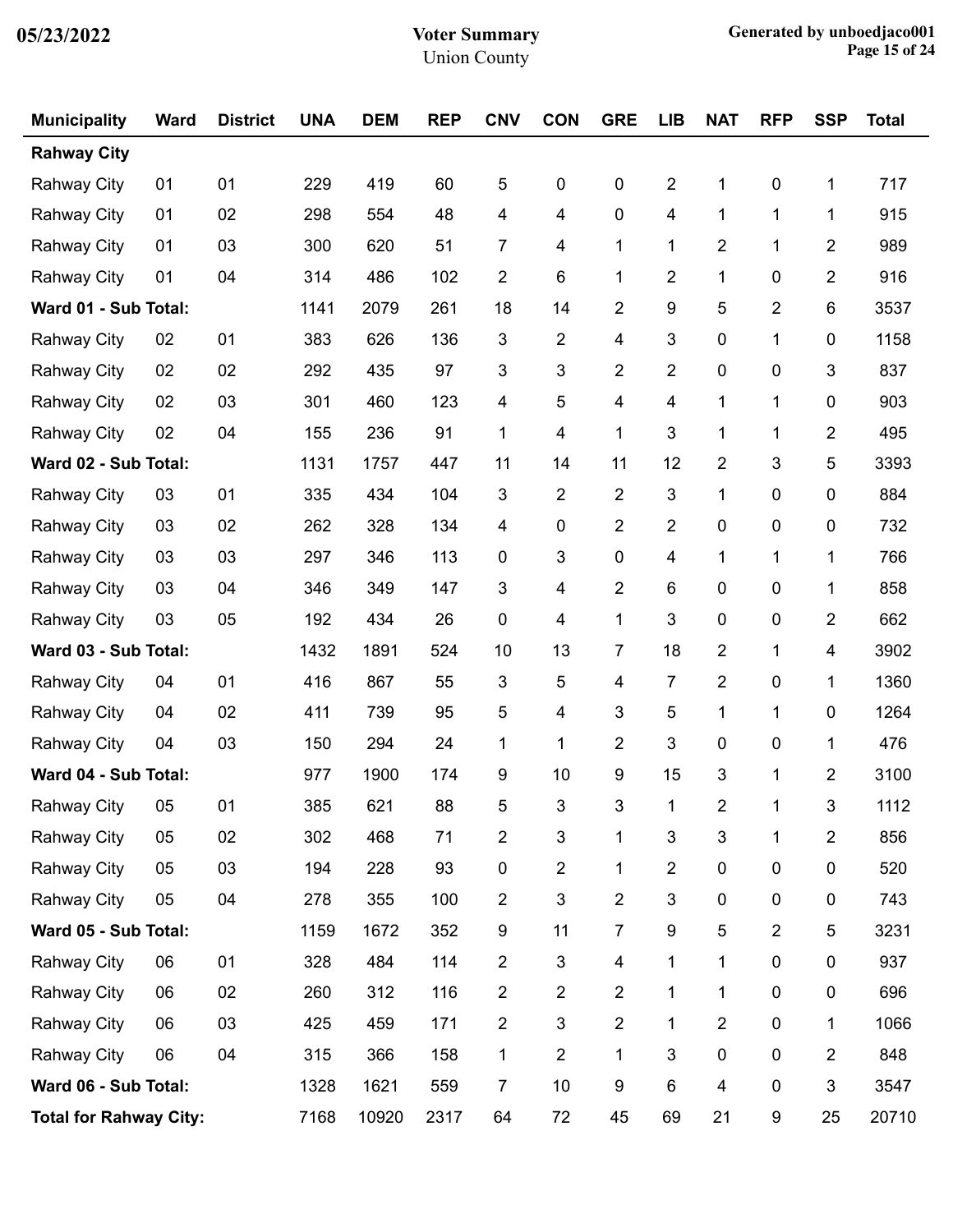| <b>Municipality</b>               | <b>Ward</b> | <b>District</b> | <b>UNA</b> | <b>DEM</b> | <b>REP</b> | <b>CNV</b> | <b>CON</b>              | <b>GRE</b>              | <b>LIB</b>     | <b>NAT</b>     | <b>RFP</b>              | <b>SSP</b>              | <b>Total</b> |
|-----------------------------------|-------------|-----------------|------------|------------|------------|------------|-------------------------|-------------------------|----------------|----------------|-------------------------|-------------------------|--------------|
| <b>Roselle Borough</b>            |             |                 |            |            |            |            |                         |                         |                |                |                         |                         |              |
| Roselle Borough                   | 01          | 01              | 278        | 401        | 50         | 3          | 4                       | 1                       | 1              | 4              | $\overline{2}$          | 0                       | 744          |
| Roselle Borough                   | 01          | 02              | 240        | 466        | 57         | 3          | 1                       | $\overline{2}$          | $\mathbf 0$    | 1              | $\mathbf 0$             | 0                       | 770          |
| Roselle Borough                   | 01          | 03              | 108        | 287        | 30         | 1          | 1                       | 0                       | 0              | 1              | 0                       | 0                       | 428          |
| Roselle Borough                   | 01          | 04              | 286        | 574        | 56         | 3          | $\overline{2}$          | 1                       | 3              | $\overline{2}$ | 2                       | 1                       | 930          |
| Ward 01 - Sub Total:              |             |                 | 912        | 1728       | 193        | 10         | 8                       | $\overline{\mathbf{4}}$ | 4              | 8              | 4                       | 1                       | 2872         |
| Roselle Borough                   | 02          | 01              | 243        | 385        | 39         | 2          | 5                       | $\overline{2}$          | 0              | 1              | 0                       | 0                       | 677          |
| Roselle Borough                   | 02          | 02              | 159        | 478        | 39         | 2          | 0                       | 0                       | 3              | 1              | 0                       | $\overline{2}$          | 684          |
| Roselle Borough                   | 02          | 03              | 242        | 578        | 39         | 1          | 5                       | 1                       | $\overline{2}$ | 6              | 1                       | 0                       | 875          |
| Roselle Borough                   | 02          | 04              | 207        | 478        | 32         | 1          | 5                       | $\overline{2}$          | $\overline{2}$ | 0              | 1                       | $\overline{\mathbf{c}}$ | 730          |
| Ward 02 - Sub Total:              |             |                 | 851        | 1919       | 149        | 6          | 15                      | 5                       | 7              | 8              | 2                       | 4                       | 2966         |
| Roselle Borough                   | 03          | 01              | 163        | 319        | 43         | 3          | 1                       | $\pmb{0}$               | $\overline{2}$ | 3              | 1                       | 0                       | 535          |
| Roselle Borough                   | 03          | 02              | 174        | 458        | 33         | 1          | 2                       | 1                       | 1              | 4              | 0                       | 2                       | 676          |
| Roselle Borough                   | 03          | 03              | 201        | 403        | 33         | 2          | 1                       | 1                       | 5              | 1              | 0                       | 1                       | 648          |
| Roselle Borough                   | 03          | 04              | 287        | 691        | 46         | 1          | 3                       | 1                       | 1              | 0              | 0                       | 2                       | 1032         |
| Ward 03 - Sub Total:              |             |                 | 825        | 1871       | 155        | 7          | 7                       | 3                       | 9              | 8              | 1                       | 5                       | 2891         |
| Roselle Borough                   | 04          | 01              | 359        | 751        | 69         | 2          | 3                       | $\overline{2}$          | 3              | $\overline{2}$ | 0                       | 1                       | 1192         |
| Roselle Borough                   | 04          | 02              | 313        | 600        | 83         | 0          | $\overline{\mathbf{4}}$ | $\overline{2}$          | 3              | 4              | $\overline{2}$          | 0                       | 1011         |
| Roselle Borough                   | 04          | 03              | 215        | 474        | 38         | 2          | 2                       | 1                       | 1              | 0              | $\overline{\mathbf{c}}$ | 2                       | 737          |
| Ward 04 - Sub Total:              |             |                 | 887        | 1825       | 190        | 4          | 9                       | 5                       | 7              | 6              | 4                       | 3                       | 2940         |
| Roselle Borough                   | 05          | 01              | 264        | 641        | 73         | 1          | 0                       | 0                       | 1              | 1              | 1                       | 1                       | 983          |
| Roselle Borough                   | 05          | 02              | 281        | 631        | 57         | 2          | 2                       | 5                       | 4              | 0              | $\pmb{0}$               | 3                       | 985          |
| Roselle Borough                   | 05          | 03              | 346        | 608        | 91         | 1          | $\,6$                   | $\mathfrak{B}$          | 4              | 1              | $\pmb{0}$               | 3                       | 1063         |
| Roselle Borough                   | 05          | 04              | 168        | 402        | 34         | 1          | $\mathbf 1$             | $\overline{\mathbf{4}}$ | $\overline{2}$ | $\overline{2}$ | $\pmb{0}$               | 0                       | 614          |
| Ward 05 - Sub Total:              |             |                 | 1059       | 2282       | 255        | 5          | 9                       | 12                      | 11             | 4              | $\mathbf{1}$            | $\overline{7}$          | 3645         |
| <b>Total for Roselle Borough:</b> |             |                 | 4534       | 9625       | 942        | 32         | 48                      | 29                      | 38             | 34             | 12                      | 20                      | 15314        |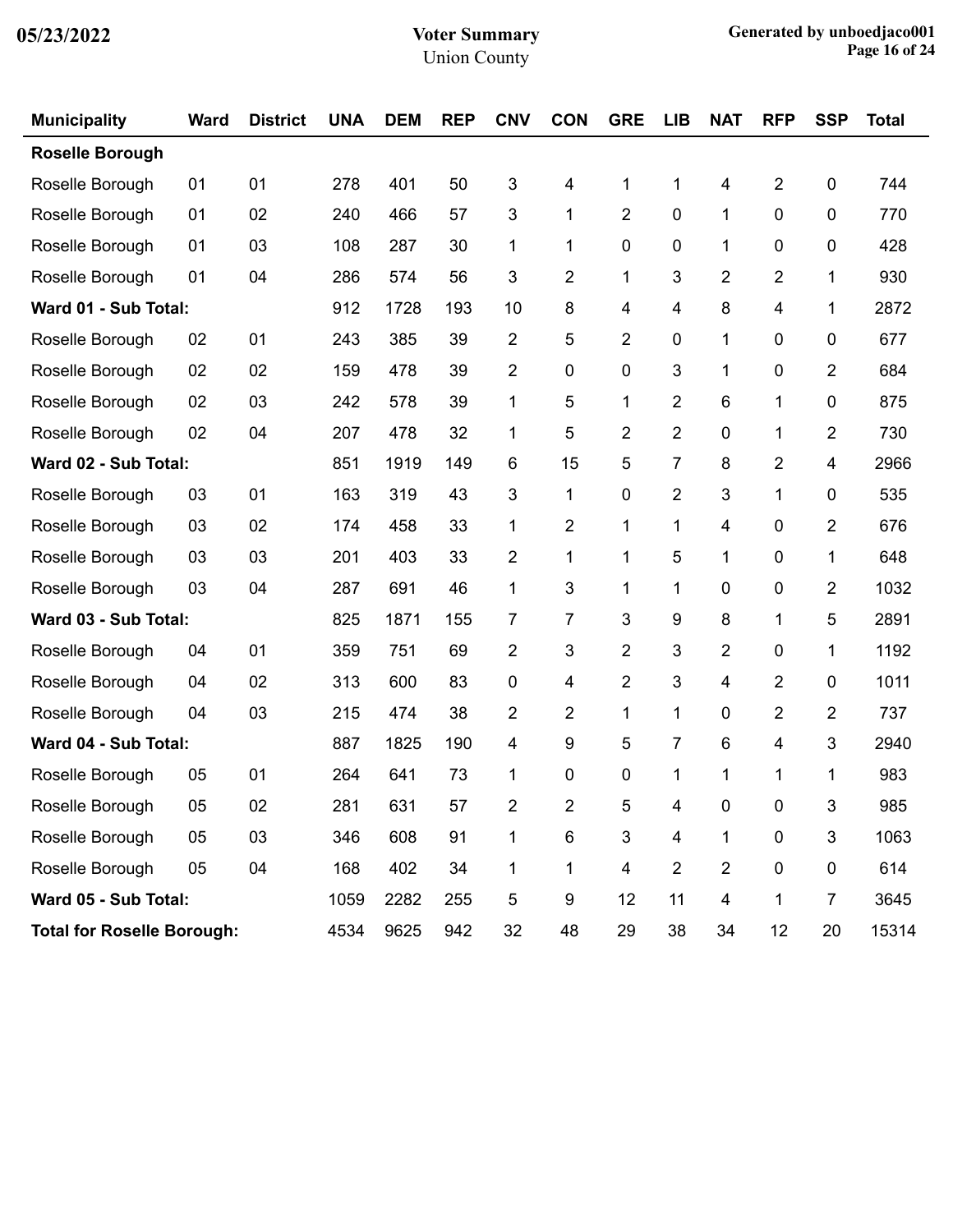| <b>Municipality</b>                    | <b>Ward</b> | <b>District</b> | <b>UNA</b> | <b>DEM</b> | <b>REP</b> | <b>CNV</b> | <b>CON</b>     | <b>GRE</b>     | LIB            | <b>NAT</b>     | <b>RFP</b>     | <b>SSP</b>     | <b>Total</b> |
|----------------------------------------|-------------|-----------------|------------|------------|------------|------------|----------------|----------------|----------------|----------------|----------------|----------------|--------------|
| <b>Roselle Park Borough</b>            |             |                 |            |            |            |            |                |                |                |                |                |                |              |
| Roselle Park Borough                   | 01          | 01              | 303        | 315        | 157        | 4          | $\mathbf 0$    | 3              | 1              | 1              | 0              | 0              | 784          |
| Roselle Park Borough                   | 01          | 02              | 382        | 446        | 163        | 2          | 1              | $\overline{2}$ | 4              | 0              | 0              | 0              | 1000         |
| Ward 01 - Sub Total:                   |             |                 | 685        | 761        | 320        | 6          | 1              | 5              | 5              | 1              | 0              | 0              | 1784         |
| Roselle Park Borough                   | 02          | 01              | 346        | 425        | 156        | 1          | 4              | $\mathbf 0$    | 1              | 0              | $\overline{2}$ | $\overline{2}$ | 937          |
| Roselle Park Borough                   | 02          | 02              | 442        | 407        | 210        | 1          | 8              | 4              | $\overline{2}$ | 1              | 0              | 1              | 1076         |
| Ward 02 - Sub Total:                   |             |                 | 788        | 832        | 366        | 2          | 12             | 4              | 3              | 1              | $\overline{2}$ | 3              | 2013         |
| Roselle Park Borough                   | 03          | 01              | 300        | 292        | 113        | 1          | 1              | $\overline{2}$ | $\overline{2}$ | $\overline{2}$ | 0              | 1              | 714          |
| Roselle Park Borough                   | 03          | 02              | 475        | 438        | 216        | 3          | 4              | $\overline{2}$ | 4              | 1              | 0              | 2              | 1145         |
| Ward 03 - Sub Total:                   |             |                 | 775        | 730        | 329        | 4          | 5              | 4              | 6              | 3              | 0              | 3              | 1859         |
| Roselle Park Borough                   | 04          | 01              | 397        | 328        | 146        | 2          | 4              | 0              | $\overline{2}$ | 0              | 0              | 4              | 883          |
| Roselle Park Borough                   | 04          | 02              | 359        | 431        | 159        | 4          | 3              | 3              | 1              | $\overline{2}$ | 0              | 4              | 966          |
| Ward 04 - Sub Total:                   |             |                 | 756        | 759        | 305        | 6          | 7              | 3              | 3              | 2              | 0              | 8              | 1849         |
| Roselle Park Borough                   | 05          | 01              | 263        | 294        | 137        | 2          | $\overline{2}$ | 3              | 4              | 0              | 0              | 0              | 705          |
| Roselle Park Borough                   | 05          | 02              | 495        | 521        | 211        | 3          | 4              | 3              | 5              | $\overline{2}$ | 1              | 1              | 1246         |
| Ward 05 - Sub Total:                   |             |                 | 758        | 815        | 348        | 5          | 6              | 6              | 9              | $\overline{2}$ |                | 1              | 1951         |
| <b>Total for Roselle Park Borough:</b> |             |                 | 3762       | 3897       | 1668       | 23         | 31             | 22             | 26             | 9              | 3              | 15             | 9456         |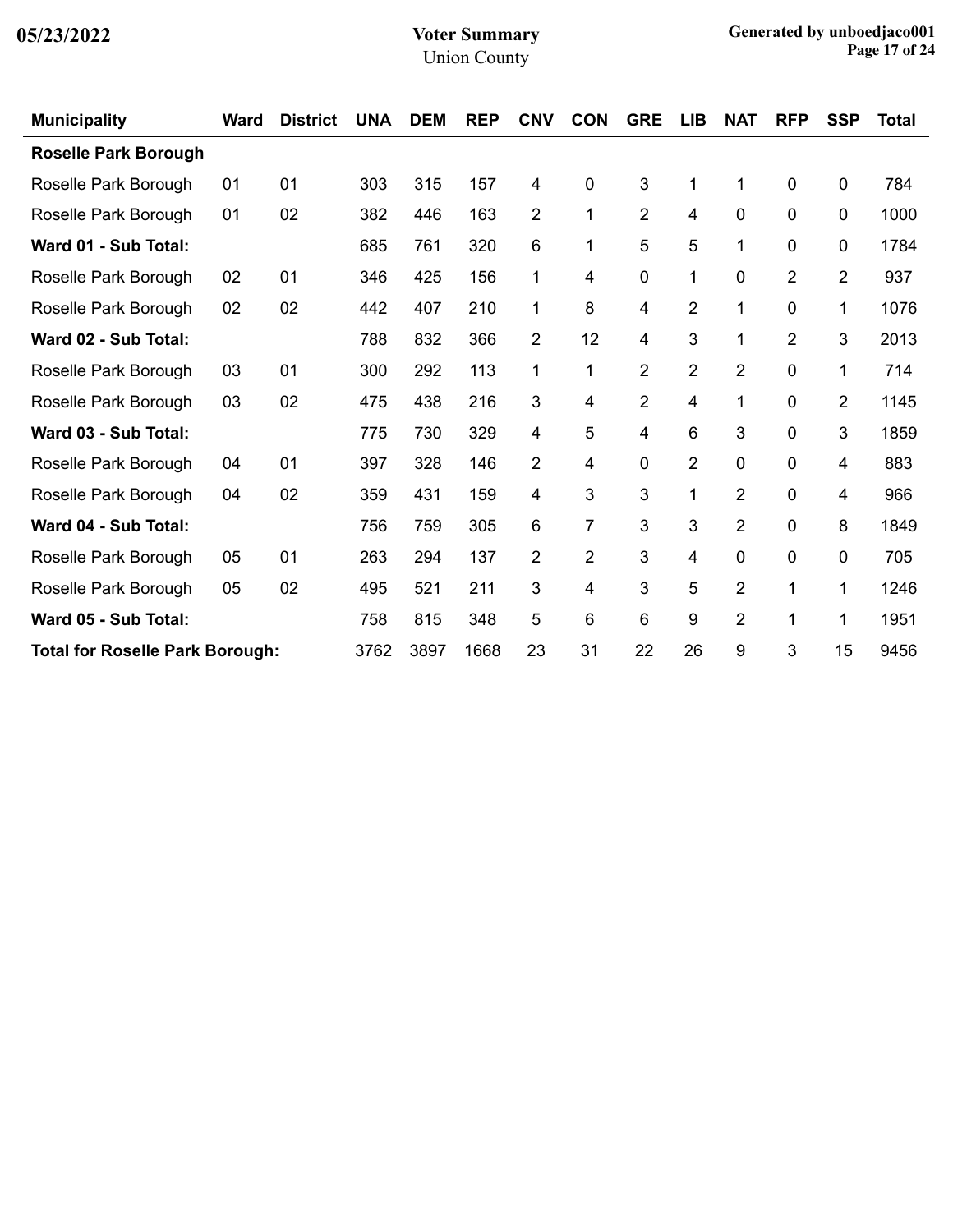| <b>Municipality</b>                      | Ward | <b>District</b> | <b>UNA</b> | <b>DEM</b> | <b>REP</b> | <b>CNV</b>  | <b>CON</b>     | <b>GRE</b>     | <b>LIB</b>     | <b>NAT</b> | <b>RFP</b> | <b>SSP</b> | Total |
|------------------------------------------|------|-----------------|------------|------------|------------|-------------|----------------|----------------|----------------|------------|------------|------------|-------|
| <b>Scotch Plains</b><br>Township         |      |                 |            |            |            |             |                |                |                |            |            |            |       |
| <b>Scotch Plains Township</b>            | 00   | 01              | 340        | 633        | 92         | 3           | 1              | 0              | 7              | 0          | 0          | 1          | 1077  |
| <b>Scotch Plains Township</b>            | 00   | 02              | 298        | 447        | 120        | 1           | 1              | 0              | $\overline{2}$ | 1          | 0          | 4          | 874   |
| Scotch Plains Township                   | 00   | 03              | 341        | 311        | 197        | 4           | 1              | 0              | 4              | 0          | 0          | 3          | 861   |
| Scotch Plains Township                   | 00   | 04              | 295        | 329        | 224        | $\mathbf 1$ | 2              | 1              | 1              | 2          | 2          | 0          | 857   |
| Scotch Plains Township                   | 00   | 05              | 301        | 308        | 201        | 1           | 0              | 0              | 1              | 0          | 0          | 1          | 813   |
| Scotch Plains Township                   | 00   | 06              | 193        | 235        | 144        | 0           | 0              | 0              | 1              | 0          | 0          | 1          | 574   |
| Scotch Plains Township                   | 00   | 07              | 451        | 447        | 304        | 4           | 1              | 1              | 8              | 0          | 0          | 0          | 1216  |
| Scotch Plains Township                   | 00   | 08              | 326        | 358        | 158        | 2           | 0              | 0              | 1              | 1          | 0          | 0          | 846   |
| <b>Scotch Plains Township</b>            | 00   | 09              | 321        | 314        | 196        | 4           | 0              | 2              | 2              | 0          | 0          | 0          | 839   |
| Scotch Plains Township                   | 00   | 10              | 286        | 324        | 157        | 0           | 2              | 1              | 1              | 0          | 0          | 1          | 772   |
| Scotch Plains Township                   | 00   | 11              | 264        | 294        | 169        | 1           | 0              | $\overline{2}$ | 1              | 0          | 0          | 0          | 731   |
| Scotch Plains Township                   | 00   | 12              | 291        | 310        | 190        | 1           | 1              | 0              | 5              | 0          | 0          | 2          | 800   |
| Scotch Plains Township                   | 00   | 13              | 281        | 289        | 165        | 0           | 1              | 2              | 1              | 1          | 0          | 0          | 740   |
| Scotch Plains Township                   | 00   | 14              | 244        | 252        | 157        | 2           | 2              | 0              | $\overline{2}$ | 0          | 0          | 0          | 659   |
| Scotch Plains Township                   | 00   | 15              | 345        | 354        | 160        | 0           | 1              | 1              | 1              | 0          | 1          | 0          | 863   |
| Scotch Plains Township                   | 00   | 16              | 396        | 470        | 209        | 1           | 0              | 1              | 5              | 0          | 0          | 1          | 1083  |
| Scotch Plains Township                   | 00   | 17              | 334        | 349        | 176        | 1           | 0              | 1              | 1              | 0          | 0          | 0          | 862   |
| Scotch Plains Township                   | 00   | 18              | 273        | 284        | 186        | 2           | 1              | 0              | 0              | 0          | 0          | 0          | 746   |
| Scotch Plains Township                   | 00   | 19              | 305        | 348        | 201        | 2           | 0              | 1              | 0              | 0          | 0          | 0          | 857   |
| <b>Scotch Plains Township</b>            | 00   | 20              | 488        | 437        | 323        | 1           | 2              | 1              | 2              | 0          | 0          | 1          | 1255  |
| Scotch Plains Township                   | 00   | 21              | 386        | 450        | 188        | 1           | $\overline{2}$ | $\overline{2}$ | 5              | 1          | 0          | 1          | 1036  |
| <b>Scotch Plains Township</b>            | 00   | 22              | 156        | 226        | 133        | 0           | 0              | $\pmb{0}$      | $\overline{2}$ | 1          | $\pmb{0}$  | 0          | 518   |
| <b>Scotch Plains Township</b>            | 00   | 23              | 263        | 222        | 161        | 1           | $\pmb{0}$      | $\mathbf 0$    | $\overline{2}$ | 1          | 0          | 0          | 650   |
| Ward 00 - Sub Total:                     |      |                 | 7178       | 7991       | 4211       | 33          | 18             | 16             | 55             | 8          | 3          | 16         | 19529 |
| <b>Total for Scotch Plains Township:</b> |      |                 | 7178       | 7991       | 4211       | 33          | 18             | 16             | 55             | 8          | 3          | 16         | 19529 |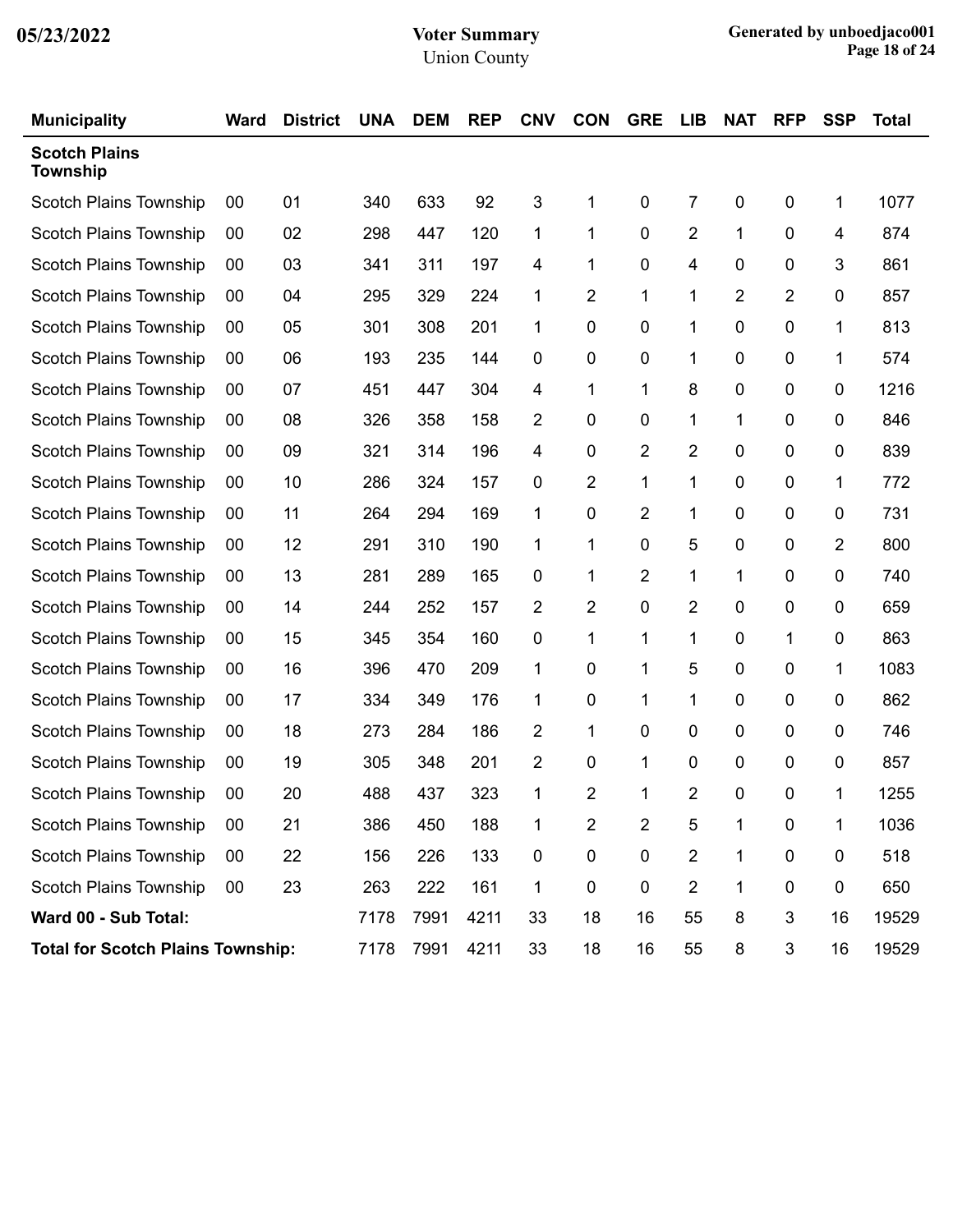| <b>Municipality</b>                    | <b>Ward</b> | <b>District</b> | <b>UNA</b> | <b>DEM</b> | <b>REP</b> | <b>CNV</b>     | <b>CON</b>     | <b>GRE</b>     | <b>LIB</b>              | <b>NAT</b>     | <b>RFP</b> | <b>SSP</b>     | <b>Total</b> |
|----------------------------------------|-------------|-----------------|------------|------------|------------|----------------|----------------|----------------|-------------------------|----------------|------------|----------------|--------------|
| <b>Springfield Township</b>            |             |                 |            |            |            |                |                |                |                         |                |            |                |              |
| Springfield Township                   | 00          | 01              | 353        | 379        | 185        | 3              | 4              | $\pmb{0}$      | $\overline{2}$          | 0              | 1          | $\overline{2}$ | 929          |
| Springfield Township                   | 00          | 02              | 253        | 255        | 118        | $\overline{0}$ | 0              | $\mathbf 0$    | 1                       | 0              | 0          | 0              | 627          |
| Springfield Township                   | 00          | 03              | 213        | 216        | 113        | 3              | 3              | $\mathbf{1}$   | 1                       | 0              | 0          | 1              | 551          |
| Springfield Township                   | 00          | 04              | 264        | 366        | 137        | 1              | 1              | 0              | 3                       | $\overline{2}$ | 0          | 0              | 774          |
| Springfield Township                   | 00          | 05              | 247        | 208        | 156        | 4              | 0              | $\mathbf{1}$   | $\overline{2}$          | 1              | 0          | $\overline{2}$ | 621          |
| Springfield Township                   | 00          | 06              | 567        | 655        | 260        | 3              | 2              | 1              | 7                       | $\overline{2}$ | 0          | 1              | 1498         |
| Springfield Township                   | 00          | 07              | 376        | 359        | 202        | 1              | 0              | 2              | $\overline{\mathbf{c}}$ | 2              | 1          | $\pmb{0}$      | 945          |
| Springfield Township                   | 00          | 08              | 260        | 259        | 175        | $\overline{2}$ | 0              | 1              | $\overline{2}$          | 0              | 0          | 1              | 700          |
| Springfield Township                   | 00          | 09              | 487        | 479        | 240        | $\overline{2}$ | 1              | 2              | $\overline{\mathbf{c}}$ | 1              | 0          | $\mathbf 0$    | 1214         |
| Springfield Township                   | 00          | 10              | 569        | 431        | 254        | $\mathbf 0$    | $\overline{2}$ | $\overline{2}$ | 0                       | 0              | 0          | 1              | 1259         |
| Springfield Township                   | 00          | 11              | 691        | 814        | 278        | $\overline{2}$ | 3              | 4              | 6                       | 0              | 0          | $\overline{2}$ | 1800         |
| Springfield Township                   | 00          | 12              | 315        | 299        | 194        | 4              | 3              | 0              | 0                       | 0              | 1          | 1              | 817          |
| Springfield Township                   | 00          | 13              | 291        | 275        | 211        | 1              | 0              | 0              | 1                       | 0              | 0          | 1              | 780          |
| Springfield Township                   | 00          | 14              | 184        | 220        | 154        | 1              | 1              | 0              | $\overline{2}$          | 1              | 0          | $\mathbf 0$    | 563          |
| Ward 00 - Sub Total:                   |             |                 | 5070       | 5215       | 2677       | 27             | 20             | 14             | 31                      | 9              | 3          | 12             | 13078        |
| <b>Total for Springfield Township:</b> |             |                 | 5070       | 5215       | 2677       | 27             | 20             | 14             | 31                      | 9              | 3          | 12             | 13078        |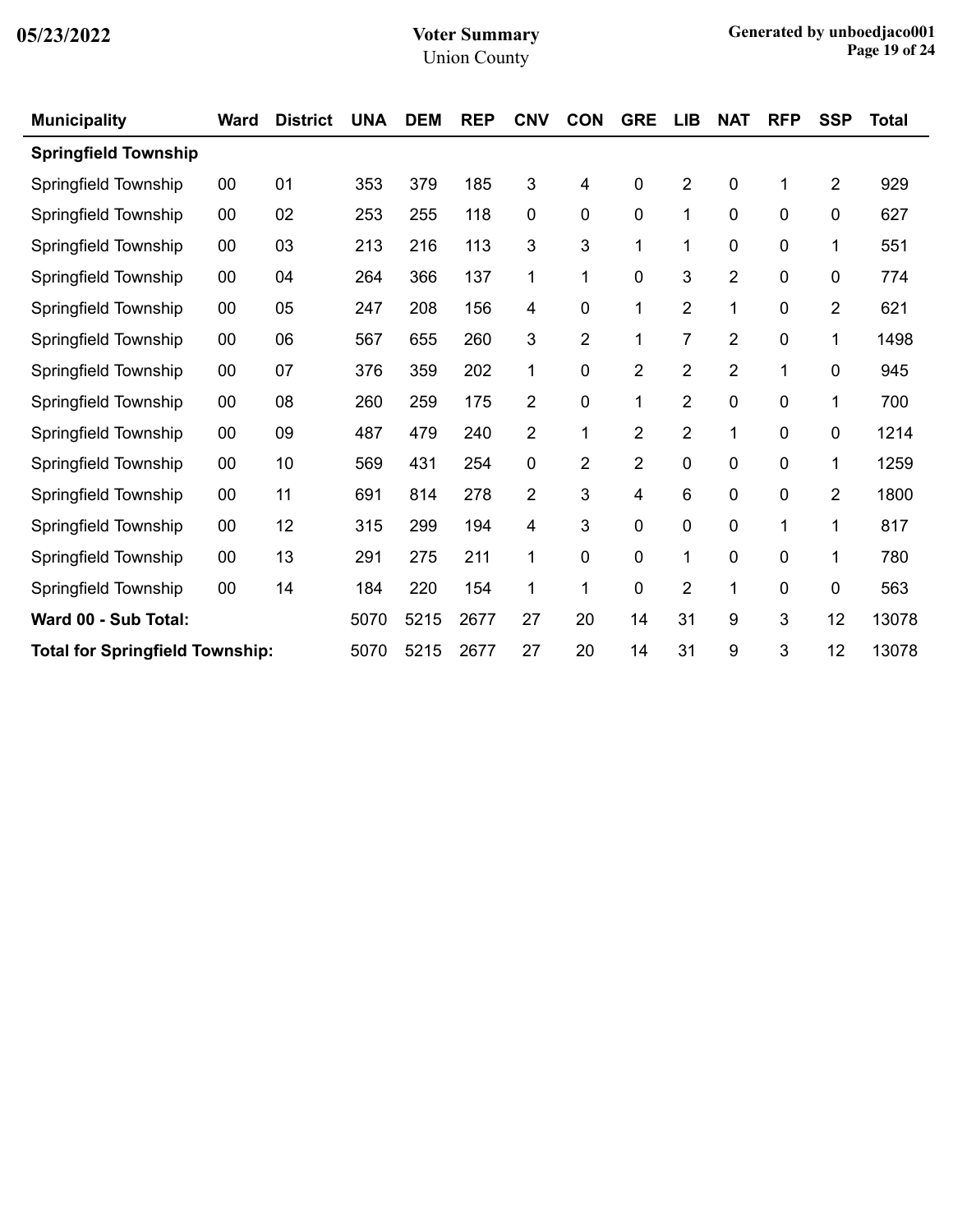| <b>Municipality</b>           | <b>Ward</b> | <b>District</b> | <b>UNA</b> | <b>DEM</b> | <b>REP</b> | <b>CNV</b>     | <b>CON</b>              | <b>GRE</b> | <b>LIB</b>     | <b>NAT</b>              | <b>RFP</b>              | <b>SSP</b>              | <b>Total</b> |
|-------------------------------|-------------|-----------------|------------|------------|------------|----------------|-------------------------|------------|----------------|-------------------------|-------------------------|-------------------------|--------------|
| <b>Summit City</b>            |             |                 |            |            |            |                |                         |            |                |                         |                         |                         |              |
| <b>Summit City</b>            | 01          | 01              | 224        | 184        | 190        | $\pmb{0}$      | $\mathbf 0$             | 1          | $\pmb{0}$      | $\pmb{0}$               | $\mathbf 0$             | 1                       | 600          |
| <b>Summit City</b>            | 01          | 02              | 260        | 243        | 147        | 0              | 0                       | $\pmb{0}$  | 3              | $\pmb{0}$               | 0                       | 0                       | 653          |
| <b>Summit City</b>            | 01          | 03              | 302        | 314        | 173        | 0              | $\overline{\mathbf{c}}$ | 1          | $\overline{2}$ | $\mathbf 0$             | 0                       | 1                       | 795          |
| Summit City                   | 01          | 04              | 258        | 310        | 158        | 1              | 1                       | 2          | 5              | $\mathbf 0$             | 0                       | $\mathbf 0$             | 735          |
| Summit City                   | 01          | 05              | 321        | 279        | 205        | 1              | 1                       | 1          | 4              | $\pmb{0}$               | 0                       | 0                       | 812          |
| <b>Summit City</b>            | 01          | 06              | 236        | 214        | 156        | 0              | 2                       | 1          | 7              | 0                       | 0                       | 1                       | 617          |
| <b>Summit City</b>            | 01          | 07              | 256        | 234        | 202        | 1              | $\mathbf 0$             | 1          | $\mathbf 0$    | $\mathbf 0$             | 0                       | 0                       | 694          |
| Summit City                   | 01          | 08              | 250        | 252        | 180        | 0              | 0                       | 0          | $\overline{2}$ | $\pmb{0}$               | 0                       | 1                       | 685          |
| <b>Summit City</b>            | 01          | 09              | 228        | 233        | 133        | 1              | $\mathbf 0$             | 1          | $\mathbf 0$    | $\mathbf 0$             | 0                       | 0                       | 596          |
| <b>Summit City</b>            | 01          | 10              | 275        | 276        | 158        | 1              | 1                       | 0          | 3              | $\mathbf 0$             | 0                       | $\mathbf 0$             | 714          |
| <b>Summit City</b>            | 01          | 11              | 250        | 290        | 133        | 1              | 1                       | 2          | 3              | $\pmb{0}$               | 1                       | 0                       | 681          |
| <b>Summit City</b>            | 01          | 12              | 284        | 273        | 207        | 0              | $\mathbf 0$             | 0          | 4              | 0                       | 0                       | 1                       | 769          |
| Ward 01 - Sub Total:          |             |                 | 3144       | 3102       | 2042       | 6              | 8                       | 10         | 33             | $\pmb{0}$               | 1                       | 5                       | 8351         |
| Summit City                   | 02          | 01              | 251        | 213        | 144        | 0              | 3                       | 0          | $\overline{2}$ | $\overline{2}$          | 0                       | 1                       | 616          |
| <b>Summit City</b>            | 02          | 02              | 195        | 261        | 110        | 1              | 3                       | 2          | 3              | 1                       | 0                       | 0                       | 576          |
| <b>Summit City</b>            | 02          | 03              | 229        | 268        | 163        | 0              | $\mathbf 0$             | 1          | 4              | $\mathbf 0$             | 0                       | 1                       | 666          |
| <b>Summit City</b>            | 02          | 04              | 212        | 164        | 173        | 0              | 1                       | 1          | 1              | $\pmb{0}$               | 0                       | 0                       | 552          |
| <b>Summit City</b>            | 02          | 05              | 260        | 249        | 163        | 1              | $\mathbf 0$             | 0          | $\mathbf 0$    | $\mathbf 0$             | 0                       | 0                       | 673          |
| <b>Summit City</b>            | 02          | 06              | 256        | 265        | 118        | 1              | $\pmb{0}$               | 1          | 4              | 1                       | 0                       | $\mathbf 0$             | 646          |
| <b>Summit City</b>            | 02          | 07              | 300        | 349        | 162        | 1              | 3                       | 0          | 3              | $\mathbf 0$             | 0                       | 0                       | 818          |
| <b>Summit City</b>            | 02          | 08              | 191        | 217        | 142        | 2              |                         |            | 2              | $\pmb{0}$               | $\pmb{0}$               | $\pmb{0}$               | 556          |
| <b>Summit City</b>            | 02          | 09              | 273        | 263        | 208        | 1              | $\pmb{0}$               | 1          | 3              | $\pmb{0}$               | 1                       | $\pmb{0}$               | 750          |
| <b>Summit City</b>            | 02          | 10              | 263        | 248        | 201        | $\pmb{0}$      | $\pmb{0}$               | $\pmb{0}$  | $\overline{2}$ | $\pmb{0}$               | $\pmb{0}$               | $\pmb{0}$               | 714          |
| <b>Summit City</b>            | 02          | 11              | 238        | 295        | 144        | $\overline{2}$ | 1                       | 0          | 1              | $\pmb{0}$               | $\pmb{0}$               | $\pmb{0}$               | 681          |
| <b>Summit City</b>            | 02          | 12              | 300        | 248        | 201        | 0              | $\mathbf 0$             | 3          | $\overline{2}$ | $\pmb{0}$               | $\pmb{0}$               | $\pmb{0}$               | 754          |
| <b>Summit City</b>            | 02          | 13              | 250        | 230        | 175        | 0              | $\mathbf 0$             | 1          | 1              | $\pmb{0}$               | $\pmb{0}$               | $\pmb{0}$               | 657          |
| Ward 02 - Sub Total:          |             |                 | 3218       | 3270       | 2104       | 9              | 12                      | 11         | 28             | 4                       | 1                       | $\overline{\mathbf{c}}$ | 8659         |
| <b>Total for Summit City:</b> |             |                 | 6362       | 6372       | 4146       | 15             | 20                      | 21         | 61             | $\overline{\mathbf{4}}$ | $\overline{\mathbf{c}}$ | $\overline{7}$          | 17010        |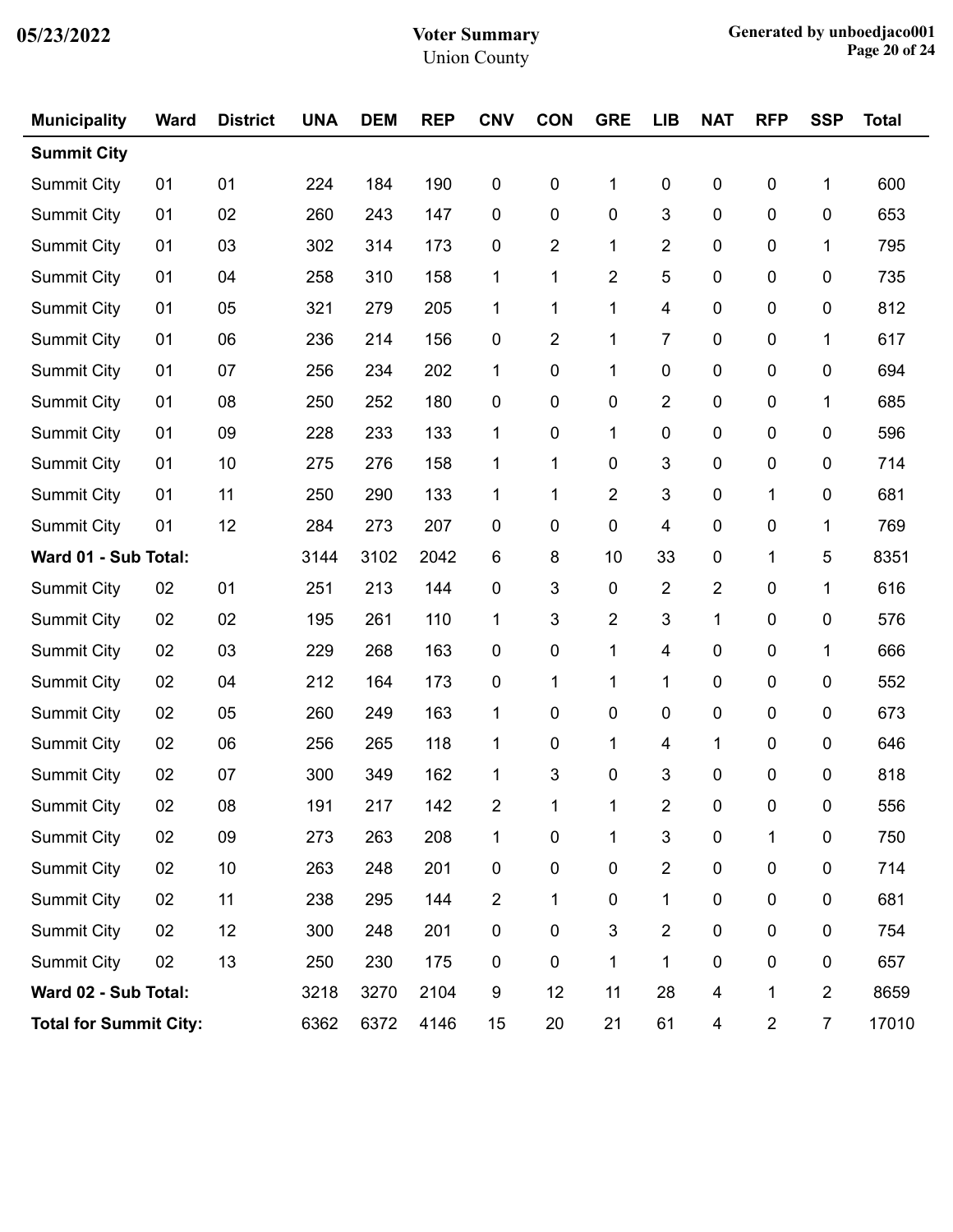| <b>Municipality</b>   | <b>Ward</b> | <b>District</b> | <b>UNA</b> | <b>DEM</b> | <b>REP</b> | <b>CNV</b>     | <b>CON</b>              | <b>GRE</b>     | <b>LIB</b>              | <b>NAT</b>              | <b>RFP</b>       | <b>SSP</b>     | <b>Total</b> |
|-----------------------|-------------|-----------------|------------|------------|------------|----------------|-------------------------|----------------|-------------------------|-------------------------|------------------|----------------|--------------|
| <b>Union Township</b> |             |                 |            |            |            |                |                         |                |                         |                         |                  |                |              |
| Union Township        | 00          | 01              | 255        | 319        | 141        | 1              | $\overline{2}$          | 0              | 3                       | 1                       | $\pmb{0}$        | $\pmb{0}$      | 722          |
| Union Township        | 00          | 02              | 290        | 343        | 139        | $\overline{2}$ | $\pmb{0}$               | 1              | $\pmb{0}$               | 1                       | $\boldsymbol{0}$ | $\pmb{0}$      | 776          |
| Union Township        | 00          | 03              | 394        | 487        | 111        | 6              | 3                       | 0              | $\overline{\mathbf{c}}$ | 3                       | 0                | 1              | 1007         |
| Union Township        | 00          | 04              | 470        | 590        | 163        | 5              | 3                       | 0              | 4                       | $\overline{2}$          | $\pmb{0}$        | 3              | 1240         |
| Union Township        | 00          | 05              | 417        | 729        | 58         | 4              | $\overline{c}$          | 3              | $\overline{2}$          | 1                       | 1                | 1              | 1218         |
| Union Township        | 00          | 06              | 192        | 313        | 43         | 1              | $\overline{2}$          | 2              | 1                       | 1                       | 0                | 0              | 555          |
| Union Township        | 00          | 07              | 194        | 504        | 44         | 0              | $\overline{2}$          | 2              | 3                       | $\pmb{0}$               | $\pmb{0}$        | 1              | 750          |
| Union Township        | 00          | 08              | 219        | 469        | 23         | 0              | 0                       | 0              | 1                       | 1                       | $\boldsymbol{0}$ | $\pmb{0}$      | 713          |
| Union Township        | 00          | 09              | 442        | 639        | 153        | 3              | 3                       | 1              | 5                       | 2                       | 0                | 3              | 1251         |
| Union Township        | 00          | 10              | 411        | 529        | 121        | $\overline{2}$ | 8                       | 2              | 4                       | 1                       | $\pmb{0}$        | $\mathbf 0$    | 1078         |
| Union Township        | 00          | 11              | 305        | 360        | 105        | 1              | 6                       | 3              | 4                       | 1                       | 1                | $\pmb{0}$      | 786          |
| Union Township        | 00          | 12              | 299        | 440        | 105        | 2              | 5                       | 3              | $\overline{\mathbf{c}}$ | $\overline{\mathbf{c}}$ | 0                | 1              | 859          |
| Union Township        | 00          | 13              | 345        | 451        | 96         | 0              | 0                       | 2              | 1                       | $\pmb{0}$               | $\pmb{0}$        | $\mathbf 0$    | 895          |
| Union Township        | 00          | 14              | 233        | 352        | 81         | $\overline{2}$ | 1                       | $\overline{2}$ | $\overline{2}$          | $\pmb{0}$               | 1                | 1              | 675          |
| <b>Union Township</b> | 00          | 15              | 291        | 421        | 90         | 0              | 6                       | 1              | 3                       | 1                       | 1                | $\overline{2}$ | 816          |
| Union Township        | 00          | 16              | 267        | 458        | 144        | 1              | 3                       | 0              | $\pmb{0}$               | $\pmb{0}$               | $\pmb{0}$        | 1              | 874          |
| Union Township        | 00          | 17              | 465        | 679        | 174        | $\overline{7}$ | 4                       | 1              | 5                       | $\pmb{0}$               | $\boldsymbol{0}$ | 3              | 1338         |
| Union Township        | 00          | 18              | 195        | 456        | 25         | 4              | $\overline{c}$          | 0              | 1                       | 3                       | 0                | 3              | 689          |
| Union Township        | 00          | 19              | 304        | 288        | 116        | 1              | 0                       | 4              | 1                       | $\pmb{0}$               | $\pmb{0}$        | 1              | 715          |
| Union Township        | 00          | 20              | 242        | 288        | 70         | 5              | 1                       | 1              | 1                       | $\boldsymbol{0}$        | 0                | 1              | 609          |
| Union Township        | 00          | 21              | 342        | 414        | 90         | $\overline{4}$ | 2                       | 2              | 3                       |                         | 0                |                | 859          |
| Union Township        | $00\,$      | 22              | 313        | 496        | 126        | 6              | 2                       | 0              | $\sqrt{3}$              | $\boldsymbol{2}$        | $\pmb{0}$        | 1              | 949          |
| Union Township        | 00          | 23              | 404        | 445        | 166        | 1              | 4                       | 0              | $\overline{2}$          | $\pmb{0}$               | $\pmb{0}$        | $\pmb{0}$      | 1022         |
| Union Township        | 00          | 24              | 372        | 377        | 166        | 1              | 0                       | 1              | 1                       | $\pmb{0}$               | $\pmb{0}$        | $\mathbf 0$    | 918          |
| Union Township        | 00          | 25              | 247        | 258        | 114        | $\overline{c}$ | 3                       | 4              | 1                       | $\pmb{0}$               | $\pmb{0}$        | 1              | 630          |
| Union Township        | 00          | 26              | 322        | 411        | 117        | $\pmb{0}$      | 3                       | 1              | $\,6\,$                 | 1                       | $\pmb{0}$        | $\pmb{0}$      | 861          |
| Union Township        | 00          | 27              | 346        | 660        | 33         | 1              | $\overline{\mathbf{c}}$ | 2              | $\overline{\mathbf{4}}$ | $\overline{2}$          | 1                | 3              | 1054         |
| Union Township        | 00          | 28              | 245        | 433        | 83         | $\overline{2}$ | 3                       | 1              | $\,6$                   | $\pmb{0}$               | $\pmb{0}$        | 1              | 774          |
| Union Township        | 00          | 29              | 303        | 420        | 113        | $\pmb{0}$      | 1                       | 0              | $\overline{c}$          | 1                       | $\pmb{0}$        | 1              | 841          |
| Union Township        | 00          | 30              | 332        | 395        | 141        | 1              | 1                       | 3              | 1                       | 1                       | 0                | 2              | 877          |
| Union Township        | 00          | 31              | 148        | 192        | 84         | 1              | $\pmb{0}$               | 0              | $\overline{\mathbf{c}}$ | $\pmb{0}$               | 0                | 0              | 427          |
| Union Township        | 00          | 32              | 269        | 346        | 114        | 1              | 1                       | 1              | $\mathbf{1}$            | $\pmb{0}$               | $\pmb{0}$        | $\pmb{0}$      | 733          |
| Union Township        | $00\,$      | 33              | 295        | 339        | 102        | 1              | $\pmb{0}$               | 1              | 1                       | $\sqrt{3}$              | $\pmb{0}$        | 0              | 742          |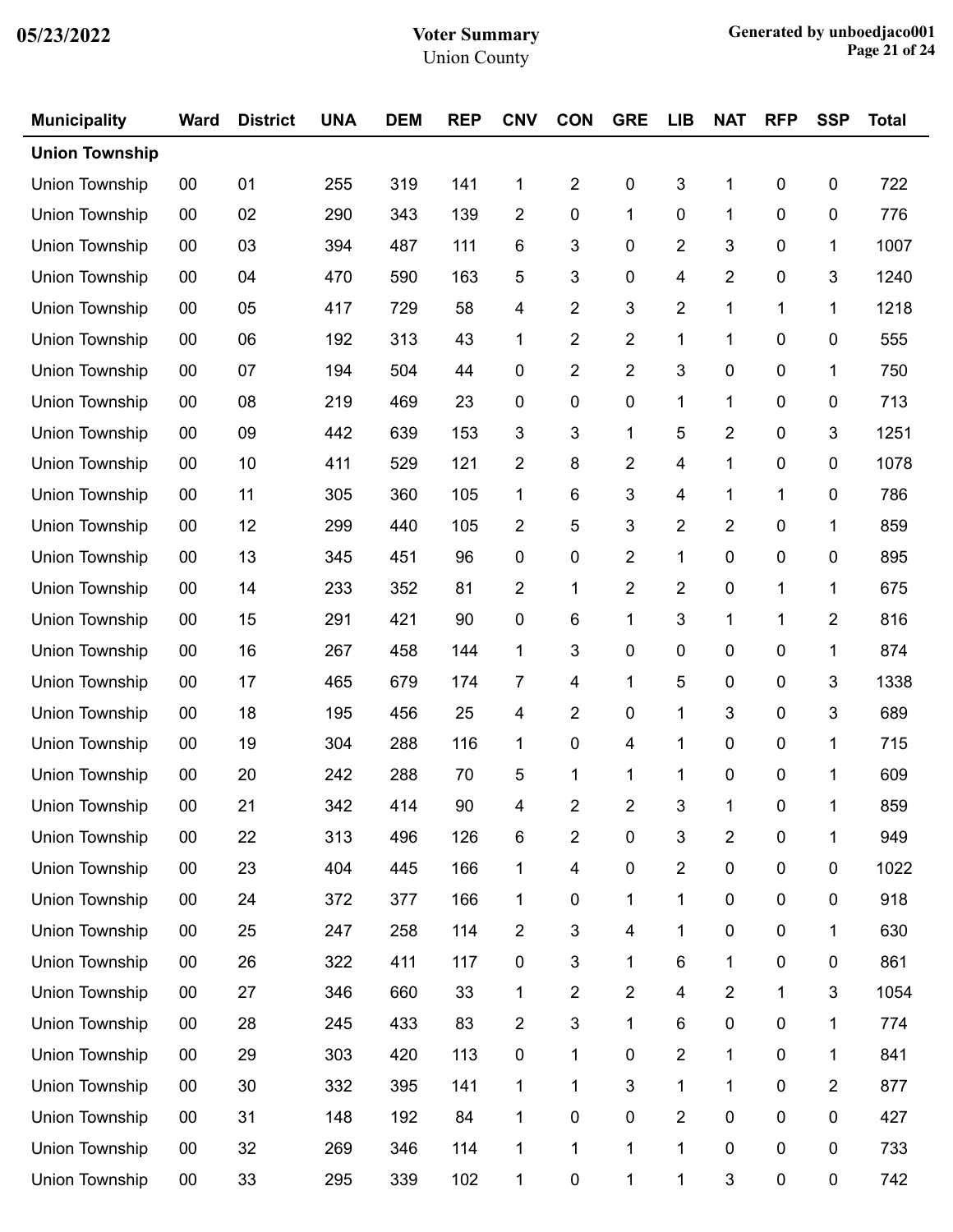| <b>Municipality</b>              | <b>Ward</b> | <b>District</b> | <b>UNA</b> | <b>DEM</b> | <b>REP</b> | <b>CNV</b>     | <b>CON</b>     | <b>GRE</b>     | <b>LIB</b>     | <b>NAT</b> | <b>RFP</b>     | <b>SSP</b>     | <b>Total</b> |
|----------------------------------|-------------|-----------------|------------|------------|------------|----------------|----------------|----------------|----------------|------------|----------------|----------------|--------------|
| Union Township                   | 00          | 34              | 412        | 535        | 137        | 1              | $\overline{2}$ | 3              | 1              | 1          | 1              | 1              | 1094         |
| Union Township                   | 00          | 35              | 349        | 448        | 122        | $\mathfrak{S}$ | 3              | 2              | 5              | 0          | 0              | 1              | 933          |
| Union Township                   | 00          | 36              | 321        | 417        | 89         | 1              | $\overline{2}$ | 0              | 6              | 1          | 0              | 1              | 838          |
| Union Township                   | 00          | 37              | 243        | 318        | 89         | $\overline{2}$ | $\mathbf 0$    | 2              | 1              | 0          | 0              | 1              | 656          |
| Union Township                   | 00          | 38              | 236        | 483        | 42         | 3              | 4              | 1              | 3              | 0          | $\overline{2}$ | $\overline{2}$ | 776          |
| Union Township                   | 00          | 39              | 148        | 279        | 44         | 3              | $\mathbf 0$    | 2              | $\overline{2}$ | 0          | 1              | 0              | 479          |
| Union Township                   | 00          | 40              | 290        | 510        | 65         | 6              | 4              | 2              | 5              | 1          | $\mathbf 0$    | 4              | 887          |
| Union Township                   | 00          | 41              | 256        | 572        | 31         | $\mathfrak{S}$ | 5              | 1              | 1              | 3          | 1              | 1              | 874          |
| Union Township                   | 00          | 42              | 215        | 403        | 35         | $\overline{7}$ | 3              | 1              | $\overline{c}$ | 1          | 1              | 1              | 669          |
| Union Township                   | 00          | 43              | 410        | 491        | 134        | 4              | 3              | 1              | 1              | 0          | 0              | 0              | 1044         |
| Union Township                   | 00          | 44              | 241        | 379        | 92         | $\overline{2}$ | $\overline{2}$ | 1              | 3              | 0          | 0              | 1              | 721          |
| Union Township                   | 00          | 45              | 324        | 383        | 113        | 1              | $\overline{2}$ | 1              | $\overline{2}$ | 1          | 0              | 5              | 832          |
| <b>Union Township</b>            | 00          | 46              | 317        | 353        | 125        | 0              | $\mathbf 0$    | 0              | 1              | 1          | 0              | $\overline{2}$ | 799          |
| Union Township                   | 00          | 47              | 404        | 461        | 148        | 1              | 1              | 1              | 5              | 0          | 1              | 4              | 1026         |
| Union Township                   | 00          | 48              | 189        | 249        | 85         | 0              | $\mathbf 0$    | 1              | 3              | 1          | 0              | 0              | 528          |
| Union Township                   | 00          | 49              | 248        | 592        | 28         | 0              | 4              | 1              | $\overline{2}$ | 2          | 0              | $\overline{2}$ | 879          |
| Union Township                   | 00          | 50              | 230        | 316        | 82         | 3              | 3              | $\overline{2}$ | 1              | 0          | 0              | 0              | 637          |
| Ward 00 - Sub Total:             |             |                 | 15001      | 21490      | 4912       | 108            | 113            | 66             | 122            | 43         | 12             | 58             | 41925        |
| <b>Total for Union Township:</b> |             |                 | 15001      | 21490      | 4912       | 108            | 113            | 66             | 122            | 43         | 12             | 58             | 41925        |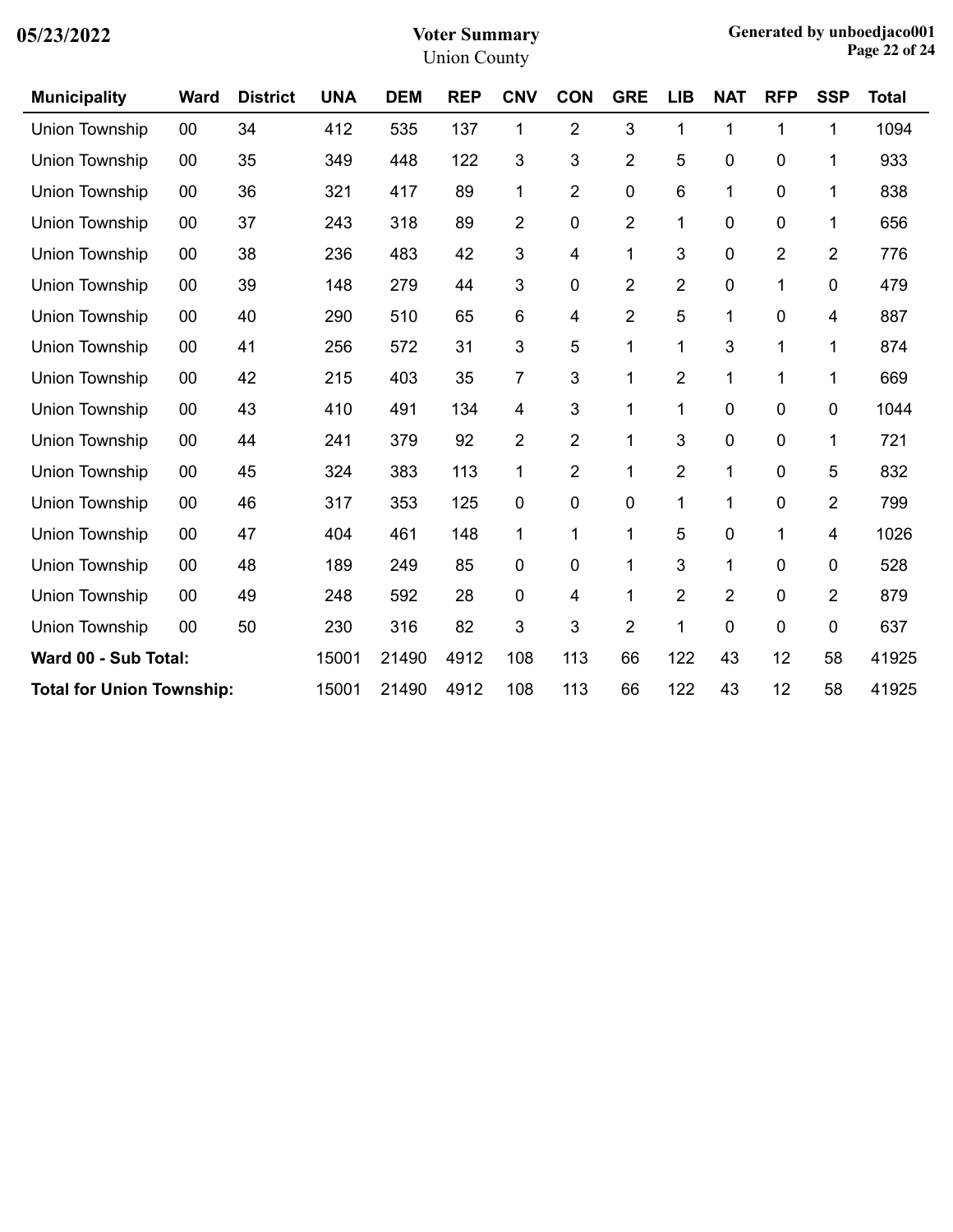| <b>Municipality</b>              | <b>Ward</b> | <b>District</b> | <b>UNA</b> | <b>DEM</b> | <b>REP</b> | <b>CNV</b> | <b>CON</b>              | <b>GRE</b>     | <b>LIB</b> | <b>NAT</b>              | <b>RFP</b>  | <b>SSP</b>     | <b>Total</b> |
|----------------------------------|-------------|-----------------|------------|------------|------------|------------|-------------------------|----------------|------------|-------------------------|-------------|----------------|--------------|
| <b>Westfield Town</b>            |             |                 |            |            |            |            |                         |                |            |                         |             |                |              |
| <b>Westfield Town</b>            | 01          | 01              | 266        | 328        | 194        | 1          | 0                       | $\pmb{0}$      | 1          | 0                       | $\mathbf 0$ | 0              | 790          |
| <b>Westfield Town</b>            | 01          | 02              | 344        | 387        | 259        | 1          | 1                       | $\mathbf 0$    | 5          | 0                       | 0           | 1              | 998          |
| <b>Westfield Town</b>            | 01          | 03              | 384        | 391        | 186        | 0          | 0                       | 0              | 2          | 0                       | 1           | 0              | 964          |
| <b>Westfield Town</b>            | 01          | 04              | 551        | 467        | 357        | 1          | 0                       | $\mathbf 0$    | 1          | 0                       | 0           | 1              | 1378         |
| <b>Westfield Town</b>            | 01          | 05              | 324        | 335        | 222        | 0          | 1                       | $\mathbf 0$    | 1          | 0                       | 0           | $\pmb{0}$      | 883          |
| <b>Westfield Town</b>            | 01          | 06              | 308        | 304        | 188        | 1          | 0                       | 0              | 2          | 0                       | 0           | 0              | 803          |
| <b>Westfield Town</b>            | 01          | 07              | 233        | 276        | 160        | 0          | 0                       | $\mathbf 0$    | 0          | 0                       | 0           | 0              | 669          |
| Ward 01 - Sub Total:             |             |                 | 2410       | 2488       | 1566       | 4          | $\overline{2}$          | $\mathbf 0$    | 12         | 0                       | 1           | 2              | 6485         |
| <b>Westfield Town</b>            | 02          | 01              | 420        | 436        | 191        | 1          | 0                       | 1              | 5          | 3                       | 0           | 0              | 1057         |
| <b>Westfield Town</b>            | 02          | 02              | 413        | 440        | 282        | 3          | 1                       | $\mathbf 0$    | 3          | 0                       | 0           | 0              | 1142         |
| <b>Westfield Town</b>            | 02          | 03              | 260        | 268        | 208        | 0          | 1                       | 1              | 1          | 1                       | 0           | 0              | 740          |
| <b>Westfield Town</b>            | 02          | 04              | 429        | 385        | 263        | 0          | $\overline{2}$          | 1              | 0          | 0                       | 0           | 0              | 1080         |
| <b>Westfield Town</b>            | 02          | 05              | 543        | 410        | 378        | 0          | 1                       | 1              | 5          | 0                       | 0           | 0              | 1338         |
| <b>Westfield Town</b>            | 02          | 06              | 295        | 306        | 222        | 0          | 4                       | $\mathbf 0$    | 4          | 0                       | 0           | 0              | 831          |
| Ward 02 - Sub Total:             |             |                 | 2360       | 2245       | 1544       | 4          | 9                       | 4              | 18         | 4                       | 0           | 0              | 6188         |
| <b>Westfield Town</b>            | 03          | 01              | 213        | 229        | 123        | 2          | 1                       | 0              | 0          | 2                       | 0           | 0              | 570          |
| <b>Westfield Town</b>            | 03          | 02              | 288        | 325        | 130        | 0          | 0                       | $\mathbf 0$    | 3          | 0                       | 0           | 0              | 746          |
| <b>Westfield Town</b>            | 03          | 03              | 262        | 391        | 132        | 2          | 1                       | 1              | 2          | 0                       | 1           | 0              | 792          |
| <b>Westfield Town</b>            | 03          | 04              | 351        | 384        | 222        | 0          | 0                       | 1              | 2          | 0                       | 0           | 0              | 960          |
| <b>Westfield Town</b>            | 03          | 05              | 403        | 360        | 246        | 0          | 1                       | $\overline{c}$ | 0          | $\overline{2}$          | 0           | 0              | 1014         |
| <b>Westfield Town</b>            | 03          | 06              | 314        | 384        | 232        | $\pmb{0}$  | 1                       |                |            | 0                       | $\pmb{0}$   | $\mathbf{1}$   | 934          |
| Westfield Town                   | 03          | 07              | 381        | 350        | 212        | $\pmb{0}$  | 0                       | 1              | 1          | 0                       | 0           | 1              | 946          |
| Ward 03 - Sub Total:             |             |                 | 2212       | 2423       | 1297       | 4          | $\overline{\mathbf{4}}$ | 6              | 9          | $\overline{\mathbf{4}}$ | 1           | $\overline{2}$ | 5962         |
| Westfield Town                   | 04          | 01              | 528        | 662        | 323        | 2          | 1                       | 4              | 4          | 0                       | 0           | 0              | 1524         |
| Westfield Town                   | 04          | 02              | 464        | 531        | 258        | 4          | 0                       | 1              | 2          | 0                       | 0           | 1              | 1261         |
| Westfield Town                   | 04          | 03              | 457        | 459        | 240        | 0          | 0                       | 0              | 7          | 0                       | 0           | 0              | 1163         |
| <b>Westfield Town</b>            | 04          | 04              | 423        | 377        | 212        | 0          | 0                       | 0              | 5          | 0                       | 0           | 0              | 1017         |
| Westfield Town                   | 04          | 05              | 501        | 435        | 313        | 1          | 0                       | $\pmb{0}$      | 1          | 0                       | 0           | 0              | 1251         |
| Ward 04 - Sub Total:             |             |                 | 2373       | 2464       | 1346       | 7          | 1                       | 5              | 19         | 0                       | 0           | 1              | 6216         |
| <b>Total for Westfield Town:</b> | 9355        | 9620            | 5753       | 19         | 16         | 15         | 58                      | 8              | 2          | 5                       | 24851       |                |              |